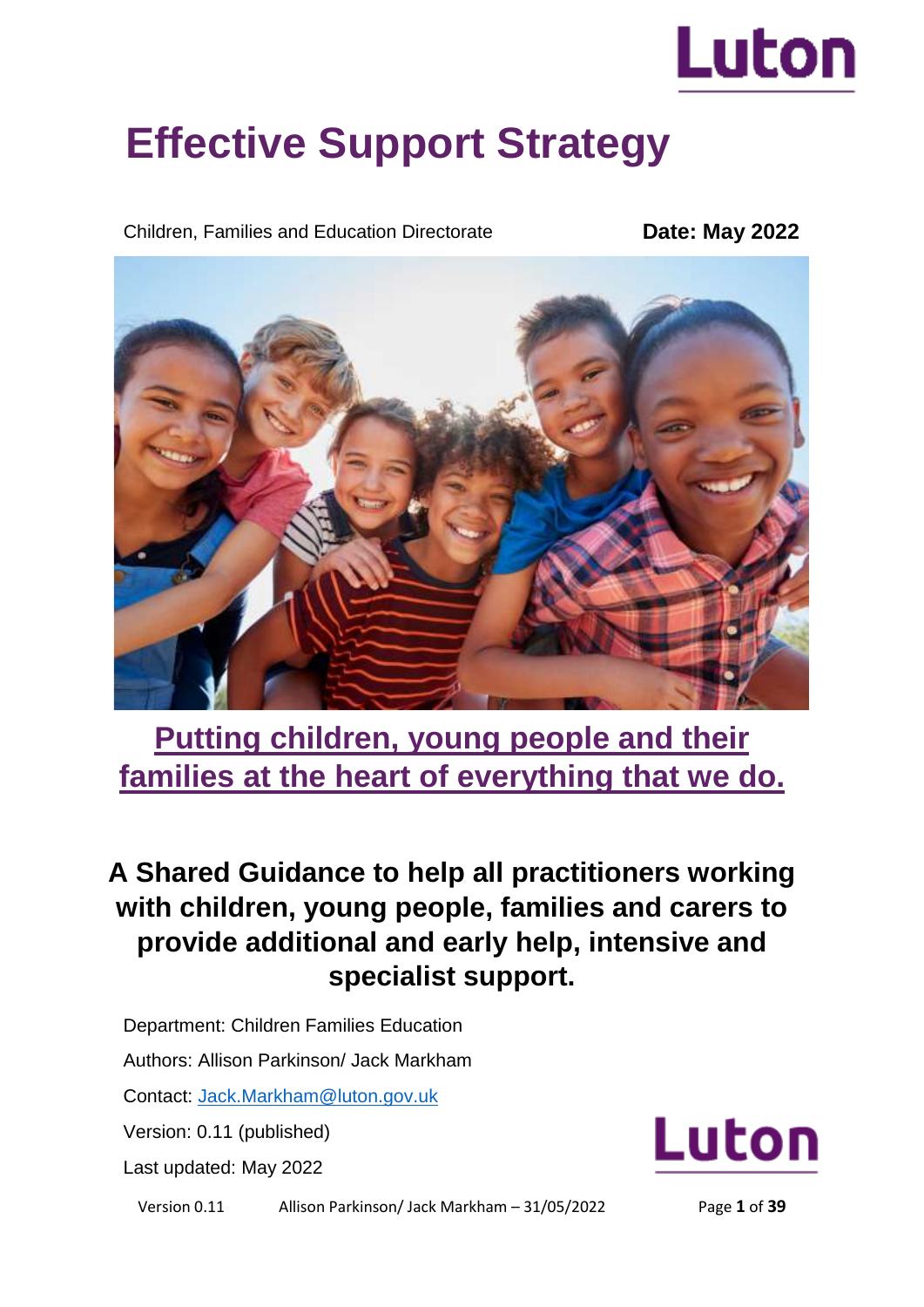

### **VERSION HISTORY**

| <b>Version</b> | Date Issued | <b>Brief Summary of Change</b> | <b>Author</b>                                   |
|----------------|-------------|--------------------------------|-------------------------------------------------|
| 0.08           | 10/11/21    | Draft developed                | Allison Parkinson<br>and Jack<br>Markham        |
| 0.09           | 07/04/22    | Reviewed and updated           | <b>Allison Parkinson</b><br>and Jack<br>Markham |
| 0.10           | 27/04/22    | Version control added          | <b>Tolulope Alaran</b>                          |
| 0.11           | 27/05/22    | Links added                    | Jack Markham<br>and Hafsana<br>Begum            |

### **DOCUMENT APPROVAL**

| <b>Version</b> | <b>Date</b><br><b>Approved</b> | <b>Description of Approval</b> | <b>Approver</b> |
|----------------|--------------------------------|--------------------------------|-----------------|
| 0.08           | 22/11/2021                     | Sign off                       | <b>SMT</b>      |
| 0.09           | 07/04/2022                     | Sign off                       |                 |
| 0.10           |                                |                                |                 |

### **DOCUMENT LOCATION**

| <b>Document Location</b> | <b>File Name</b> |
|--------------------------|------------------|
|                          |                  |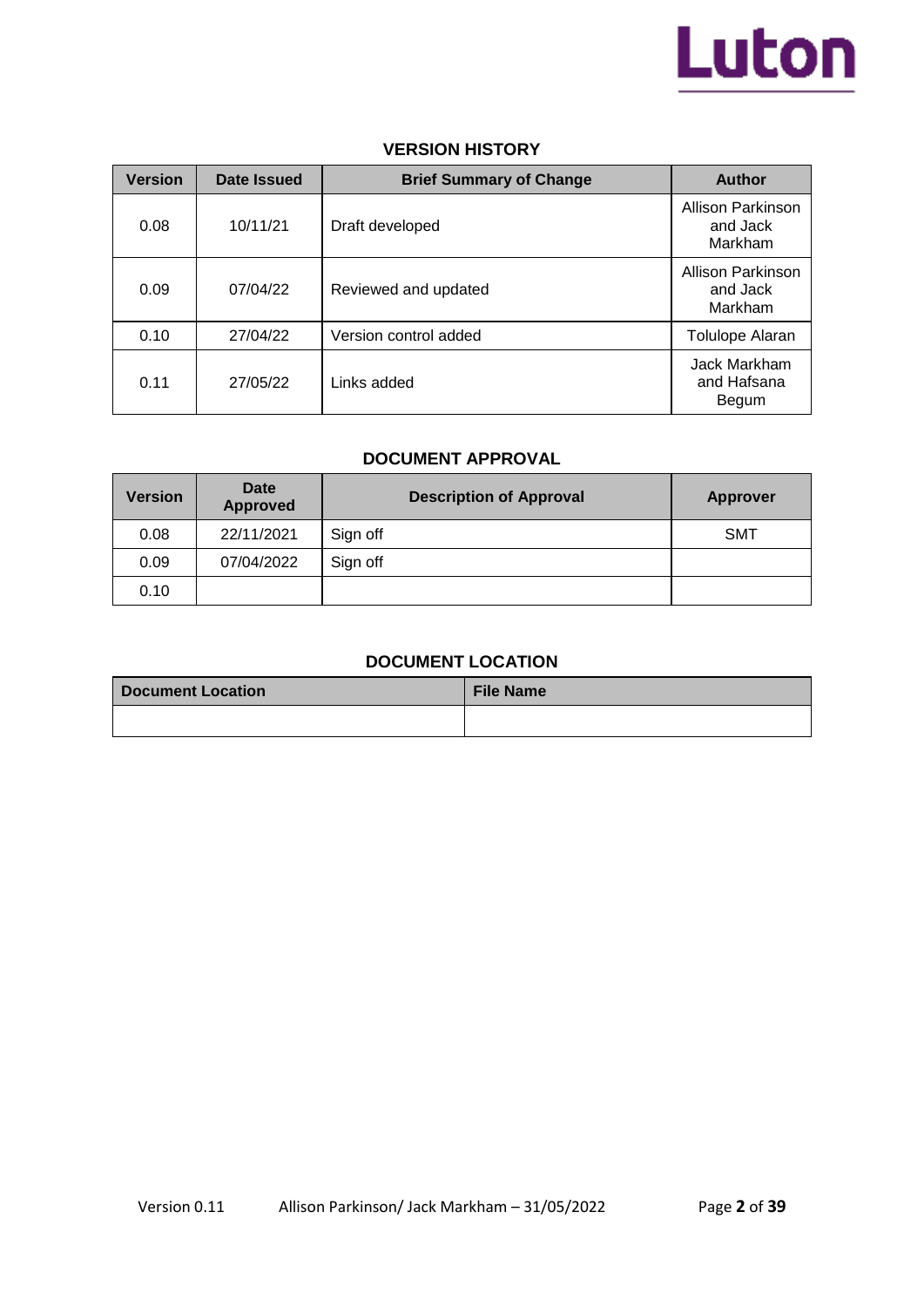

# **Content**

| <b>Section</b> | <b>Content</b>                                                   | Page |
|----------------|------------------------------------------------------------------|------|
|                | <b>Preface</b>                                                   | 3    |
| $\overline{2}$ | <b>Introduction</b>                                              | 4    |
| 3              | <b>Understanding need, support and help</b>                      | 6    |
| 4              | <b>Our Practice</b>                                              | 9    |
| 5              | Levels of need and help                                          | 12   |
| 6              | <b>Access to Services</b>                                        | 14   |
| 9              | What happens to a request for Specialist support                 | 19   |
| 10             | <b>Children in special circumstances</b>                         | 21   |
| 11             | <b>Young carers</b>                                              | 22   |
| 12             | <b>Children involved in the Youth Justice System and Serious</b> | 23   |
|                | <b>Youth Violence</b>                                            |      |
| 13             | Children who go missing from care, home and education            | 24   |
| 14             | Children at risk of sexual exploitation or who have been         | 25   |
|                | exploited                                                        |      |
| 15             | Safeguarding children at risk of abuse through Female            | 26   |
|                | <b>Genital Mutilation (FGM)</b>                                  |      |
| 16             | Children at risk of radicalisation and exposure to extremist     | 28   |
|                | ideology                                                         |      |
| 17             | <b>Private Fostering</b>                                         | 29   |
| 18             | <b>Forced Marriage</b>                                           | 31   |
| 19             | <b>Effective Support at a Glance</b>                             | 32   |
| 19             | <b>Indicators of possible need</b>                               | 33   |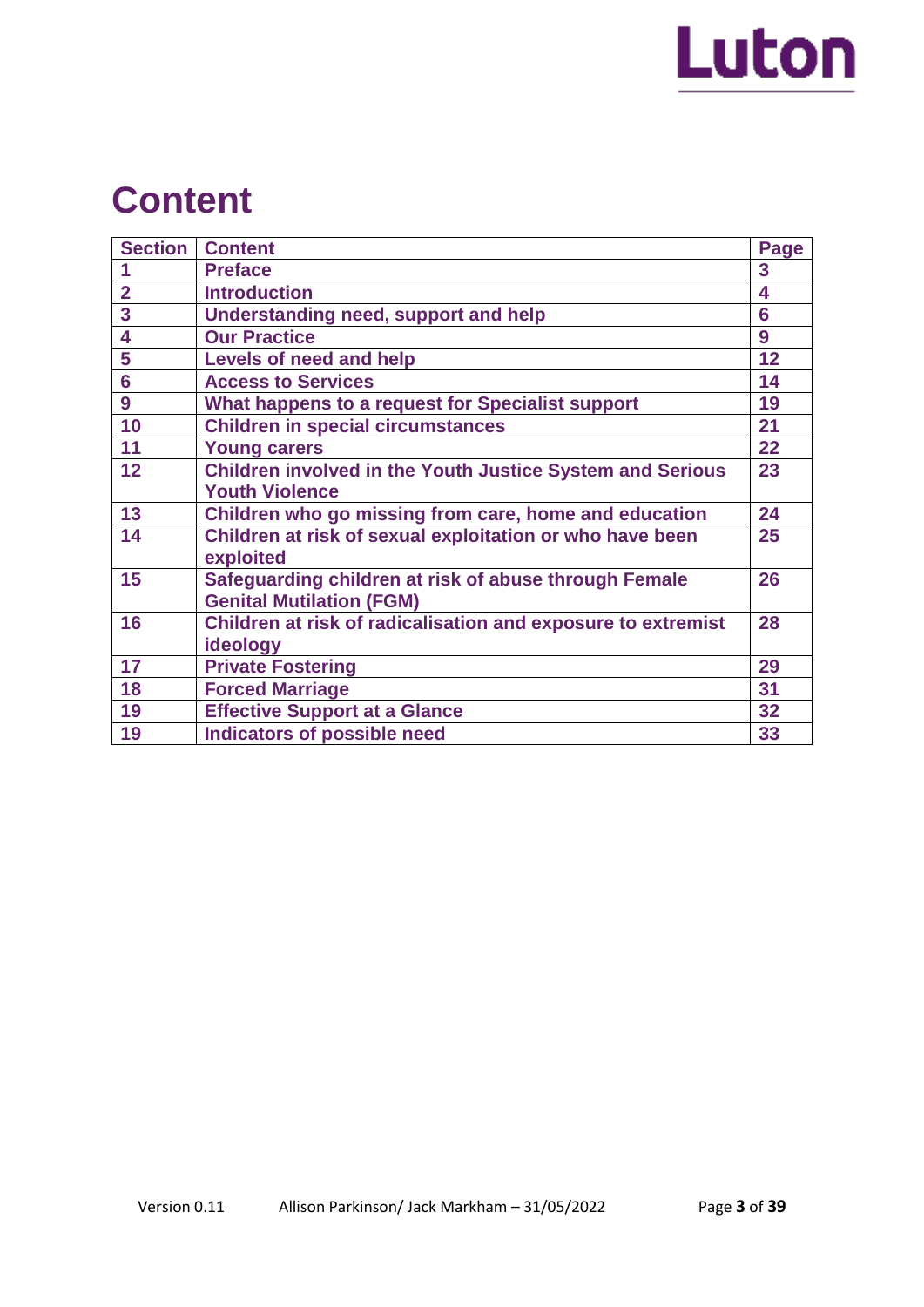

# **Preface**

In June 2018, the Government published revised statutory guidance, '**[Working](http://www.workingtogetheronline.co.uk/)  [Together to Safeguard Children](http://www.workingtogetheronline.co.uk/)**: A guide to inter-agency working to safeguard and promote the welfare of children'.

It sets out the legal requirements that health professionals, social workers, police, education professionals and others working with children must follow. It emphasises that safeguarding is the responsibility of all professionals working with children and it provides advice in support of Sections 10 and 11 of the Children Act 2004 where the primary duties for all agencies are set out.

This guide to effective support in Luton explains the criteria for providing help to children, young people, families and carers. It should be considered as the local 'threshold document' required by Working Together 2018 and should be read in parallel to the guidance.

Working Together is defined as statutory guidance and therefore all professionals working with children, young people and families should make time to read the document. Local arrangements to implement the requirements should be prioritised by leaders and senior managers in every agency with responsibilities for children, young people, families and carers to enable them to safeguard children and to act in their best interests. Luton Councils vision is to ensure that by 2040 Luton is a child friendly town ensuring that it is a positive and child friendly place to live and the town supports all children and young people.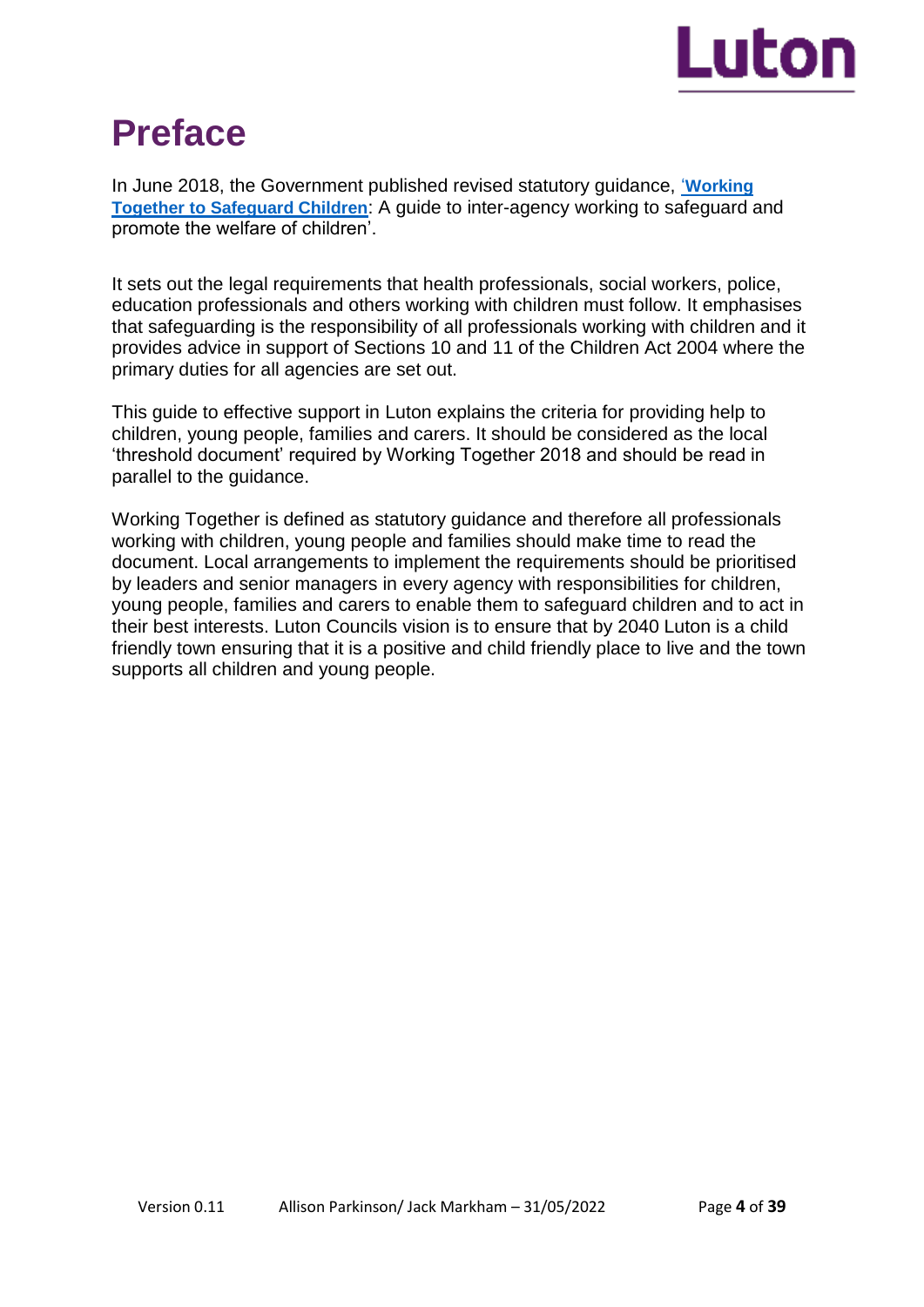

# **Introduction**

This guidance is for everyone who works with children, young people, their families and carers in Luton. It is to help us think about how we will all work together, share information and make sure that children and families are always our main focus and enable us to provide the most effective support to them at the right time.

In Luton we believe that every child should have the opportunity to thrive. We believe children should grow and achieve within their own families when it is in their best interests and is safe for them to do so. By working together, we will develop flexible services which are responsive to children and families' needs. Keeping children at the heart of everything we do.

This advice should be read alongside statutory guidance and the framework for supporting children in need as outlined in the **[Luton child protection procedures](https://bedfordscb.proceduresonline.com/p_bedford_cp_conf.html?zoom_highlight=Luton+child+protection+procedures)**, published and updated by the Luton Safeguarding Children Board. These procedures are more detailed and provide practice guidance about expectations for safeguarding practice in Luton.

In this guidance we explain four categories of need and help: **Universal, Additional, Intensive and Specialist**. Services for children with additional and intensive needs are sometimes known as targeted services, such as behaviour support or additional help with learning in school, extra support to parents in early years or targeted help to involve young people in youth services.

Children with **Additional** needs are best supported by those who already work with them, providing additional support with local partners as needed.

For children whose needs are **Intensive**, a co-ordinated multi-disciplinary approach is usually best, involving a **Family Partnership Assessment (FPA)** and a **family support worker** to work closely with the child and family to ensure they receive all the support they require.

**Specialist** services are necessary when the needs of the child are so complex that statutory and/or specialist intervention is required to keep them safe, protect them from harm or to ensure their continued development. Examples of specialist services include children's social care, child and adolescent mental health service (CAMHS) tier 3 & 4 or the youth offending service.

The **statutory social work service** supports children who have been harmed or who are at risk of harm or significant harm and children who need support due to their complex disability.

Luton have developed the **[Family Partnership Service](https://m.luton.gov.uk/Page/Show/Health_and_social_care/children_and_family_services/Pages/luton-family-partnership-service.aspx)** to help and support families **before** their difficulties escalate to a statutory level. Family support workers support children who are living with domestic abuse, the mental ill health of a parent or carer, parental drug or alcohol misuse or the threat of or actual exclusion from school. The family partnership service, whilst being accessible only with parental consent.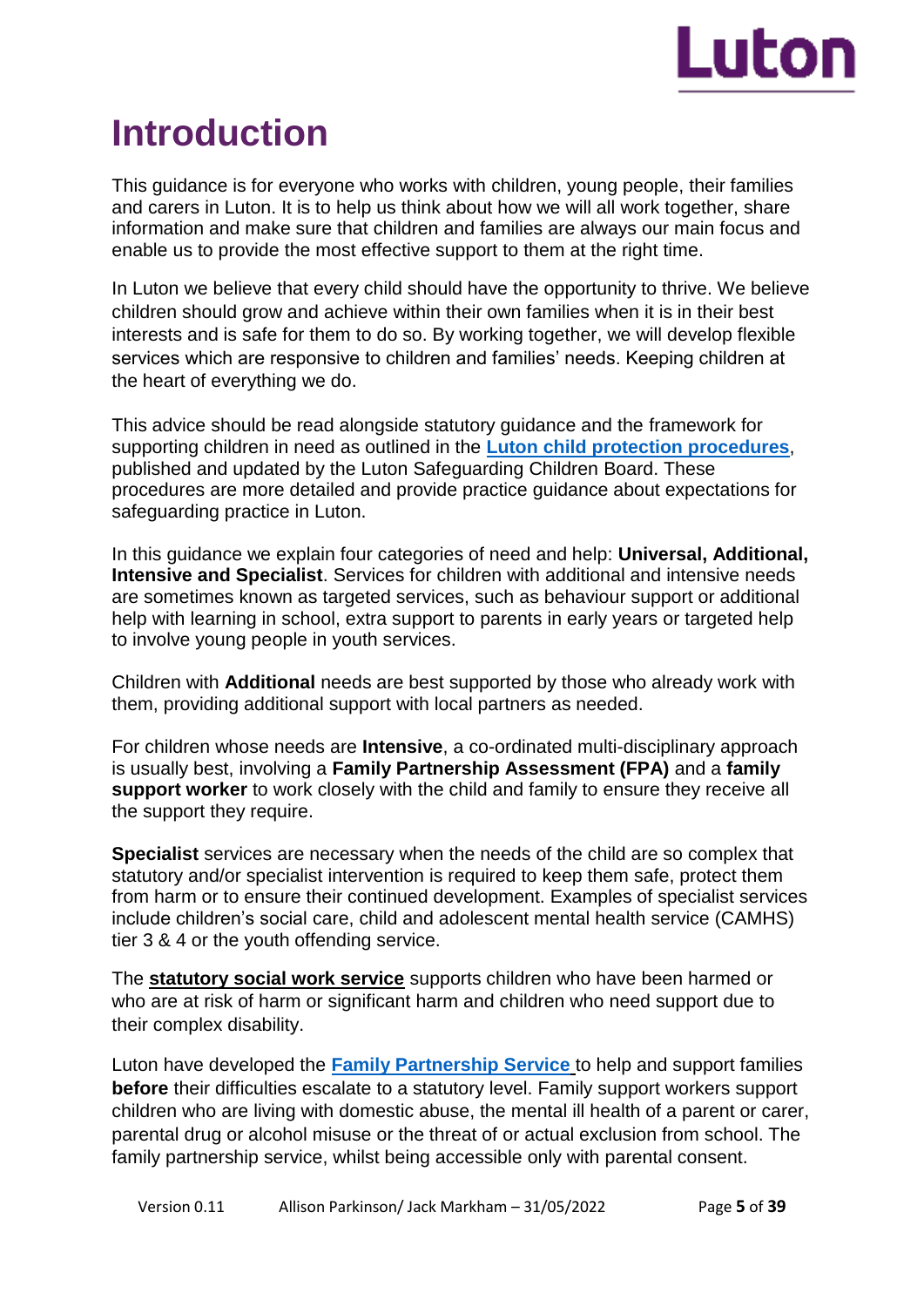

In this service, partners will work collaboratively with families to ensure that children receive the right help at the right time. Working together in this way ensures that agencies can appropriately share information and respond to needs quickly and efficiently.

### **By working together effectively with children with additional needs and by providing co-ordinated multi-disciplinary/agency support and services for those with intensive needs, we seek to prevent more children and young people requiring statutory interventions and specialist services.**

We recognise our activities must be based on a clear shared understanding of the types and levels of need, which different disciplines such as health, social care and inclusion support services are required to meet. Understanding the threshold for accessing different levels of services is crucial for working to meet the needs of children, their families and carers.

Schools and colleges are a crucial part of our safeguarding system in Luton. They are able to identify concerns early, provide help for children. All our schools and colleges have designated safeguarding leads who meet regularly to discuss local issues. Luton primary and secondary designated safeguarding officers meet regularly with senior social care and education leads to explore and resolve safeguarding issues.

## **In Luton we are committed to the following principles which inform the work with children, young people, their families and carers:**

- **Engage with families** by working alongside parents, children and young people and seeking their consent and agreement;
- **Work to families' strengths –** especially those of parents and carers and take the time to understand their needs fully. Parents tell us that they are motivated by having goals that reflect their family priorities;
- **Focus on preventing problems** before they occur and offer flexible responsive support when and where it is required;
- **Build the resilience** of parents, children, young people and communities to support each other;
- **Work together across the whole system** aligning our resources so we can best support families and do what needs to be done when it needs to be done;
- **Base all that we do on evidence** of both what is needed and of what works and be brave enough to stop things that are wrong;
- **Be clear and consistent about the outcomes** we expect, and judge what we do against them.

There are several factors that are essential to deliver effective early intervention: **An open, honest and transparent approach to supporting children and their families**

Parents are usually the best people to understand their child's needs; however, parenting can be challenging. Parents may need support when they request it, **asking for help should be seen as a sign of responsibility rather than parental failure**. Parents tell us that support works well when they are respected and listened to by practitioners.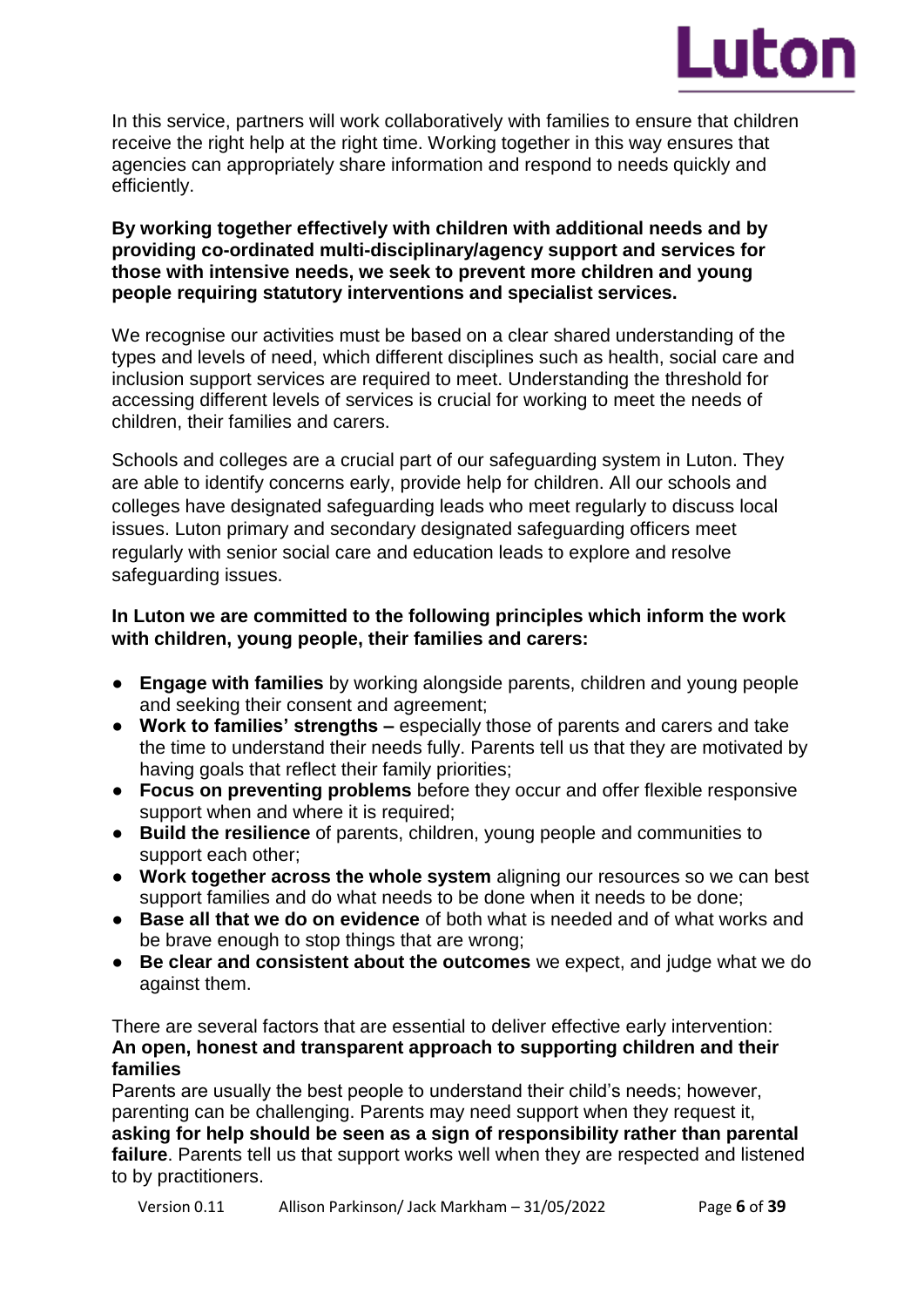

In the majority of cases, it should be the decision of the parents when to ask for help or advice but there are occasions when practitioners may need to engage parents actively to help them to prevent problems from becoming more serious. All practitioners should seek to work collaboratively with families, discuss any concerns with them and ensure that they are involved in decision making. It is important they acknowledge and respect the contribution of parents and other family members.

### **Earlier, solution-focused and evidence-based interventions**

Enabling children and their families to receive appropriate support in a timely way can lead to better outcomes for children and potentially prevent further escalation. We will all work with families when needed, to help them to identify the things they want to change and the support they need.

The most effective support is tailored to the families need and provided at the minimum level necessary to ensure the desirable outcomes are achieved, with as little disruption to family life as possible.

### **A multi-agency/disciplinary approach to assessment, support and intervention**

Safeguarding and promoting the welfare of children is the responsibility of everyone in Luton who works or has contact with children and their families.

The multi-agency/disciplinary approach ensures that children and families are understood, so that they receive the right support and practical help in a co-ordinated way, when they need it.

Partners and professionals who work with children and their families should, usually with parental consent, consult one another, share information and work together to ensure that the child and their family receive the most appropriate and effective support.

### **A confident workforce with a common core of knowledge and understanding about children's needs**

Appropriate, effective and timely support for children and families could not be achieved without the professional judgement and expertise that all practitioners working with children bring to their role.

We will support individuals and organisations in Luton to develop confident practitioners who can work in an open, non-judgemental way with families to enable them to make choices and changes.

Our aim is always to build resilience in children and their families. We want them to believe in and lead the changes to alleviate their difficulties for the remainder of their lives.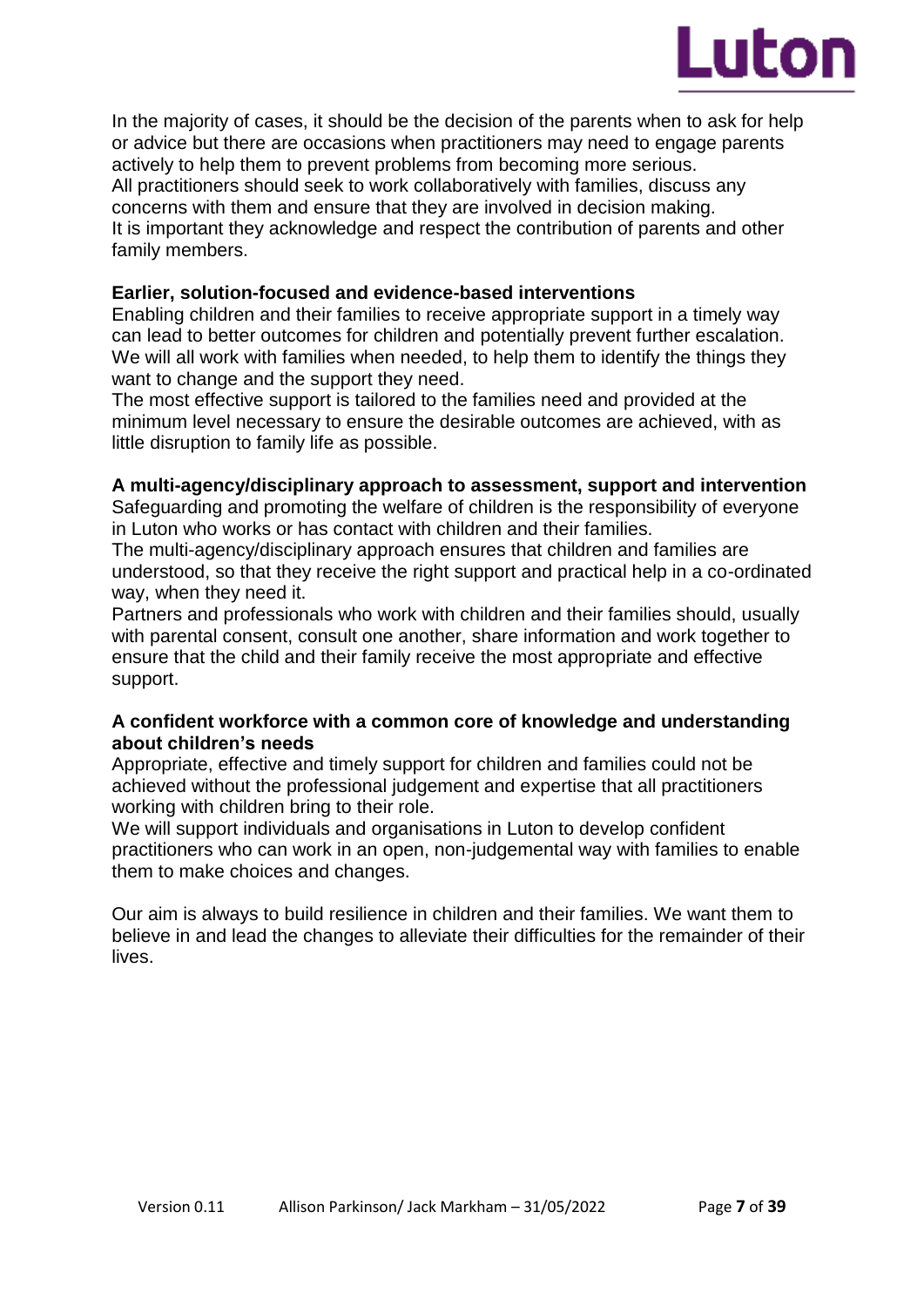

# **Understanding need, support and help**

The levels of need in later sections of the document are a means of developing a shared understanding about working locally with families. They also explain the approach we take in Luton across all our services and partnerships, to enable us to provide the most consistent and effective help. They should be read and understood by all practitioners and managers and should form part of the induction process for new staff in any local agency working with or associated with children, young people, families and carers. The levels of need illustrate how we will respond to the requirements of children and families across *Universal, Additional, Intensive and Specialist services*.

## **Multi Agency Guidance: Working in partnership to help**

All partners working with children, young people, their families and carers will offer support as soon as we are aware of any additional needs. We will always seek to work together to provide support to children, young people, their families and carers at the right time by the right service in accordance with their needs.

**As with all guidance and criteria relating to access for help and support for vulnerable people, the most important and complex task is the making of a professional judgement about next steps. This will always be informed by any known evidence, the views of children and their families and the impact that any risk and uncertainty is likely to have on their safety and wellbeing. The criteria in this document are neither exhaustive nor weighted. They should be used to guide professional discussions and not to support fixed and inflexible positions. Their core purpose is to help practitioners and managers make a next steps decision about whether and how a family and its associated network are able to protect and promote the welfare of a child or children**.

## **The Effective Support Windscreen**

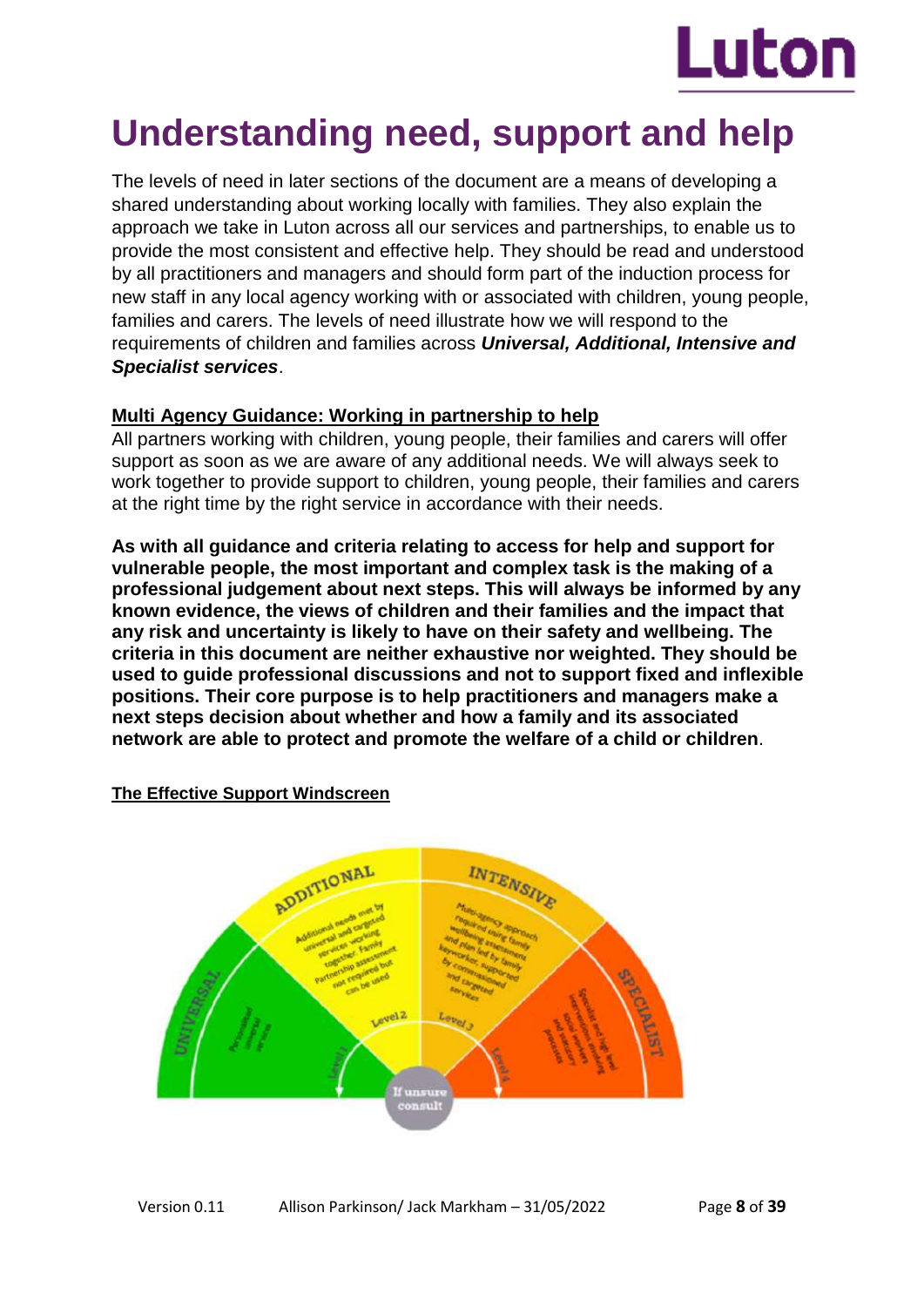

In Luton, professionals are seeking to work collaboratively and respectfully with the family (or with young people on their own where it is age appropriate) in order to support them to address their needs at the lowest possible level and at the earliest possible time.

Section 20 of this document sets out more detailed indicators of need as well as explaining how each level of service might respond. This guidance seeks to give clear advice to all professionals and the public on the levels of need and thresholds for different services and responses in Luton.

We recognise however that each child and family member is an individual, each family is unique in its make-up and reaching decisions about levels of need and the best intervention requires discussion, reflection and professional judgement.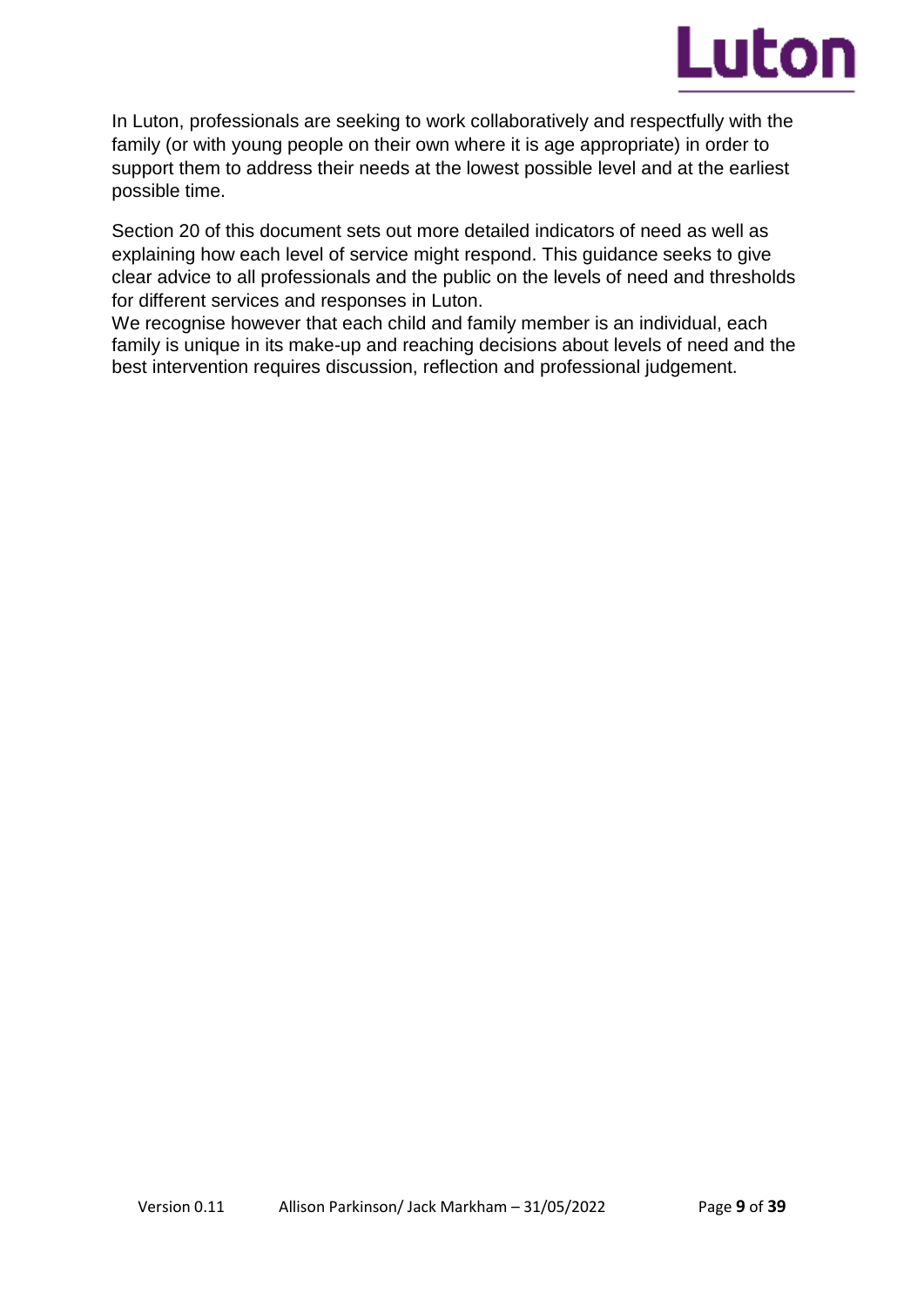

# **Our Practice**

In Luton we all believe that every child should have the opportunity to reach their full potential and that children are best supported to grow and achieve within their own families.

### **Luton's Practice Framework:**

- We will use **conversations** to build relationships with children and their families, we will actively listen to both their strengths and what they need help with. We will create the opportunity to have conversations with our professional networks to help us provide the right support at the right time.
- We will practice with respectful **curiosity** to help us understand the lived experience of children and young people who need our help. We will be curious about the families past experience. We will encourage curiosity across our professional network, helping us to build strong local relationships.
- We will practice with **courage**, not being afraid to fail and try new things supporting our children and families through change, modelling courageous conversations to challenge without blame. We will use courage to seek feedback on our practice and create a culture of safe challenge.
- Our practice will be **considerate,** respectful of diversity and difference, we will practice with care to ensure the best outcomes for our children and their families.
- Luton's practice framework will help practitioners to use conversations both improving and using their skills and knowledge. The practice framework will help us to use a common language, it will promote a clear, fair process that we can all understand and use.

By working together, we will develop flexible services which are responsive to children's and families' needs and provide the right level of intervention at the right time. This will support a shift of focus away from managing short-term crises and towards effective intervention and support for children and young people and their Families at an earlier stage.

We are committed to the following principles which inform the way we work with children and families:

- **Wherever possible all children's and families 'needs will be met by universal services.**
- **As soon as any professional is aware that a child has any additional needs he/she will talk to that child and their family and offer advice and support to meet that need.**
- **Families will be empowered to identify their own problems, needs and solutions. In most cases, outcomes for children will only be improved by supporting and assisting parents/carers to make changes.**
- **We will offer support and services to help families find their own sustainable solutions. Once improvement is made services will reduce or end so as not to create dependence.**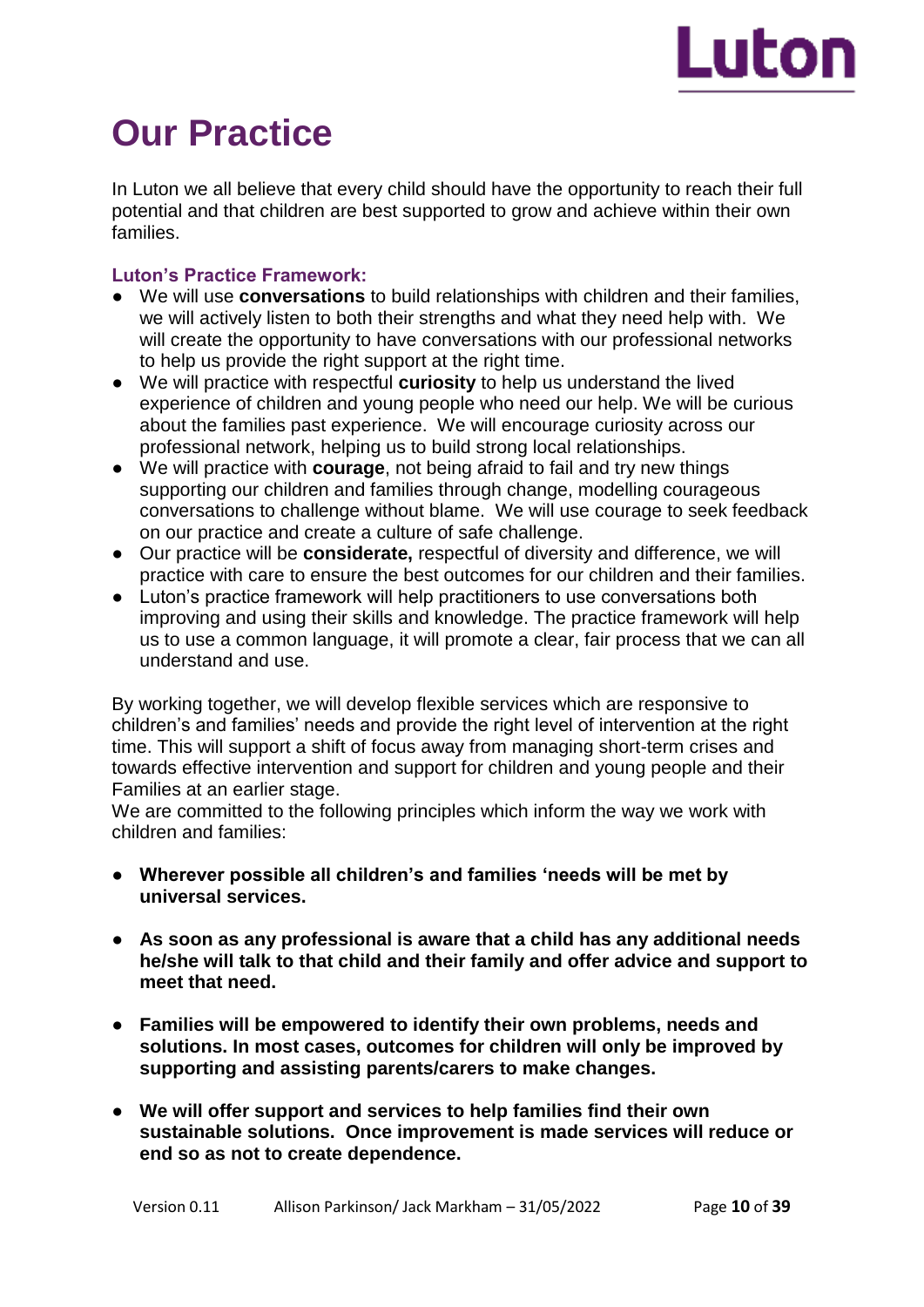

● **Our aim is always to build resilience in children and families and the capacity to overcome their own difficulties for the remainder of their lives.**

**'Luton CARES' is a corporate value to Luton Borough Council, we will work collaboratively across the partnership to benefit the needs of Children, Young People and families.** 

### **Advice and consultation**

A consultation can take place between professionals, either face to face, by telephone or through virtual means, for the purposes of gaining or providing information or for discussing collaboratively on something. This can ensure that the right response is given at the right time and that the best course of action is followed. The GDPR provides a number of bases for sharing personal information. It is not necessary to seek consent to share information for the purposes of safeguarding and promoting the welfare of a child provided that there is a lawful basis to process any personal information required. The legal bases that may be appropriate for sharing data in these circumstances could be 'legal obligation', or 'public task' which includes the performance of a task in the public interest or the exercise of official authority. Each of the lawful bases under GDPR has different requirements. It continues to be good practice to ensure transparency and to inform parent/ carers that you are sharing information for these purposes and seek to work cooperatively with them.

Principles of consultation

- Consultation should be open to all agencies who work with children, young people and their families
- Consultation should take place when there is a clear benefit to the child or young person and their family
- Consultation is an important part of helping agencies and practitioners to work together to achieve the best possible outcomes for children and young people
- Consultation is a two way process and demonstrates an acknowledgement of different but equally valid knowledge and expertise
- You should be able to explain to the family why you feel it would be helpful to consult with other agencies. Families should whenever possible be aware of and involved in consultations and informed of the outcomes and decisions taken as a result
- Information should be shared in the spirit of openness, transparency and honesty between practitioners, the child and their family. However it is important that you have due regard for the principles of confidentiality.
- Consultations may be recorded pending on the significance of concerns raised to ensure clarity and to enable you to evidence any decisions that have been made.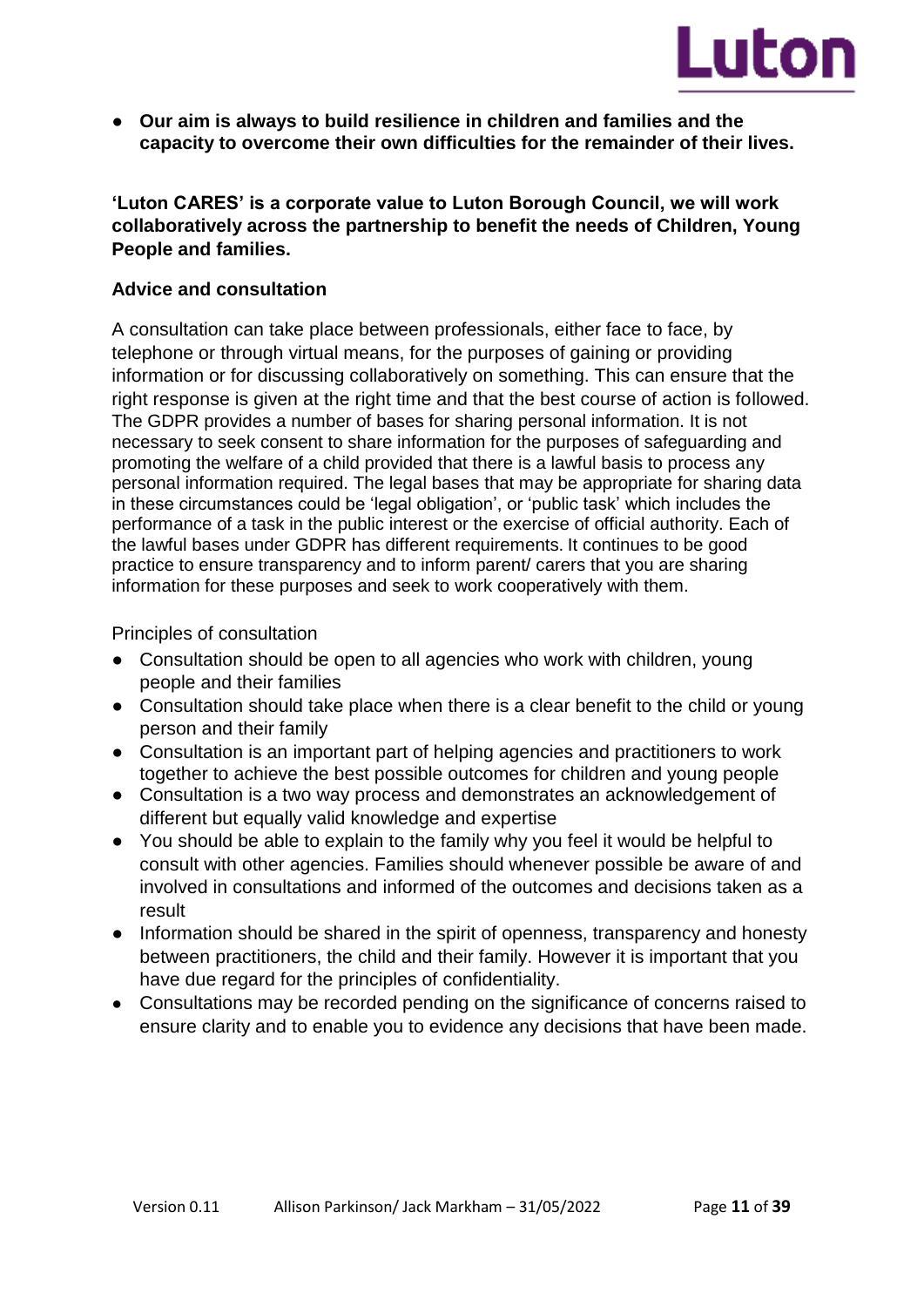

# **Seven Principles of Information Sharing**

### **Necessary and proportionate**

When taking decisions about what information to share, practitioners should consider how much information to release. Not sharing more data than is necessary to be of use is a key element of the GDPR and Data Protection Act 2018. Information must be proportionate to the need and level of risk.

### **Relevant**

Only information that is relevant to the purposes should be shared with those who need it. This allows others to do their job effectively and make informed decisions.

### **Adequate**

Information should be adequate for its purpose. Information should be of the right quality to ensure that it can be understood and relied upon.

### **Accurate**

Information should be accurate and up to date and should clearly distinguish between fact and opinion. If the information is historical then this should be explained.

### **Timely**

Information should be shared in a timely fashion to reduce the risk of missed opportunities to offer support and protection to a child. Timeliness is key in emergency situations and it may not be appropriate to seek agreement for information sharing if it could cause delays and therefore place a child or young person at increased risk of harm. Practitioners should ensure that sufficient information is shared, as well as consider the urgency with which to share it.

### **Secure**

Wherever possible, information should be shared in an appropriate, secure way. Practitioners must always follow their organisation's policy on security for handling personal information.

### **Recorded**

Information sharing decisions should be recorded, whether or not the decision is taken to share. If the decision is to share, reasons should be cited including what information has been shared and with whom, in line with organisational procedures. If the decision is not to share, it is good practice to record the reasons for this decision and discuss them with the requester.

For more information on Information Sharing please refer to [Information Sharing](https://www.gov.uk/government/publications/safeguarding-practitioners-information-sharing-advice)  [Advice for Practitioners.](https://www.gov.uk/government/publications/safeguarding-practitioners-information-sharing-advice)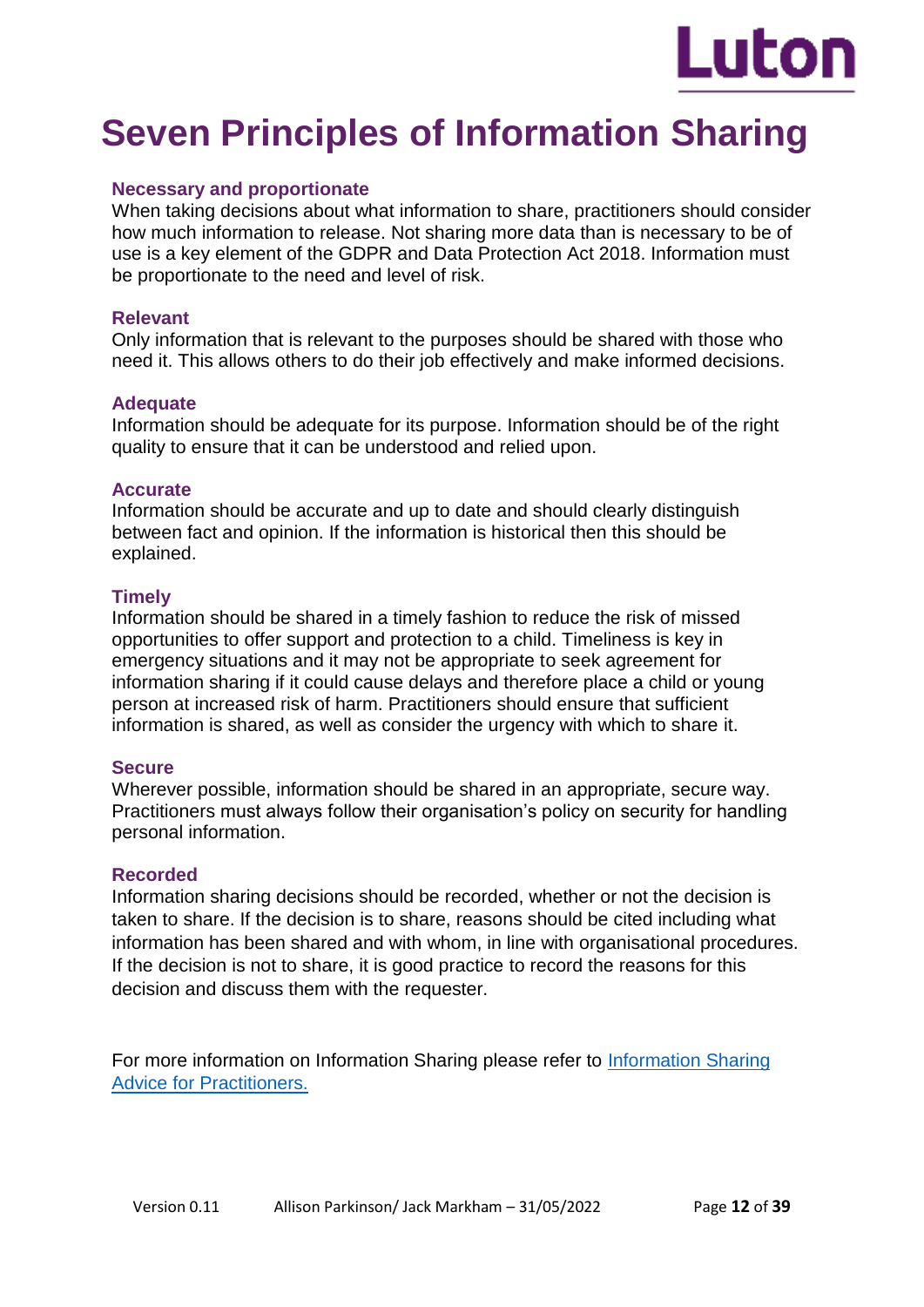

# **Categories of need and help**

| Category and Referral<br>Routes                                                                                                                                                                                                                                                                                                                                                                                                                                      | <b>Needs</b>                                                                                                                                                                                                                                                                                                                | Services (examples)                                                                                                                                                                                                                                                                                                                                                                                                                                                                                                                                   | Outcome                                                                                               |
|----------------------------------------------------------------------------------------------------------------------------------------------------------------------------------------------------------------------------------------------------------------------------------------------------------------------------------------------------------------------------------------------------------------------------------------------------------------------|-----------------------------------------------------------------------------------------------------------------------------------------------------------------------------------------------------------------------------------------------------------------------------------------------------------------------------|-------------------------------------------------------------------------------------------------------------------------------------------------------------------------------------------------------------------------------------------------------------------------------------------------------------------------------------------------------------------------------------------------------------------------------------------------------------------------------------------------------------------------------------------------------|-------------------------------------------------------------------------------------------------------|
| <b>Universal</b><br>Open access to<br>provision                                                                                                                                                                                                                                                                                                                                                                                                                      | All children and<br>families who live in the<br>area have core needs<br>such as parenting,<br>health and education                                                                                                                                                                                                          | Early years, education,<br>primary health care,<br>maternity services,<br>housing, community<br>health care, youth<br>centres and leisure<br>services. Children are<br>supported by their<br>family and in universal<br>services to meet all of<br>their needs                                                                                                                                                                                                                                                                                        | Children and young<br>people make good<br>progress in most areas<br>of development                    |
| <b>Additional</b><br>Two or three services<br>work together to meet<br>child and family needs,<br>co-ordinated by a<br>service and/or people<br>who know the<br>child/family best<br>It may be helpful for<br>these professionals to<br>work out a plan with a<br>review timeline to<br>make sure that the<br>help on offer is making<br>a difference. This<br>would be a plan<br>established and<br>managed by the<br>leading agency and<br>not the local authority | Children and families<br>with additional needs<br>who would benefit<br>from or who require<br>extra help to improve<br>education, parenting<br>and/or behaviour, or to<br>meet specific health or<br>emotional needs or to<br>improve their material<br>situation                                                           | Parenting support<br>School holiday and<br>short breaks provision<br>for disabled children<br>Extra health support<br>for family members;<br>behavioural support<br>Housing support<br>Additional learning<br>support<br>CAMHS tier 2 support<br>to schools<br>SEN support and help<br>to find education and<br>employment<br>Speech and language<br>therapy<br>Targeted youth work<br>Services provided on a<br>voluntary basis to<br>families (these may be<br>offered by volunteers<br>and/or commissioned<br>through a voluntary<br>organisation) | The life chances of<br>children and families<br>will be improved by<br>offering additional<br>support |
| <b>Intensive</b><br><b>Access requires a</b><br>referral form<br>A family wellbeing<br>assessment and plan<br>with an allocated<br>family key worker to<br>lead the shared<br>professional approach<br>Support from the<br>special educational<br>needs and disability<br>service                                                                                                                                                                                    | Vulnerable children<br>and their families with<br>multiple needs or<br>whose needs are more<br>complex, such as<br>children and families<br>who:<br>have a disability<br>resulting in<br>complex needs<br>exhibit anti-social<br>$\bullet$<br>or challenging<br>behaviour,<br>including the<br>expression of<br>radicalised | Due to the complexity<br>of needs, especially<br>around behaviour and<br>parenting, a shared<br>professional and co-<br>ordinated plan is<br>developed with the<br>family.<br>The assessment and<br>plan is led by a family<br>support worker and<br>the service is provided<br>ONLY with the<br>consent of the<br>parents/carers<br>A wide range of<br>services might be                                                                                                                                                                             | Life chances will be<br>significantly impaired<br>without co-ordinated<br>multi-agency support        |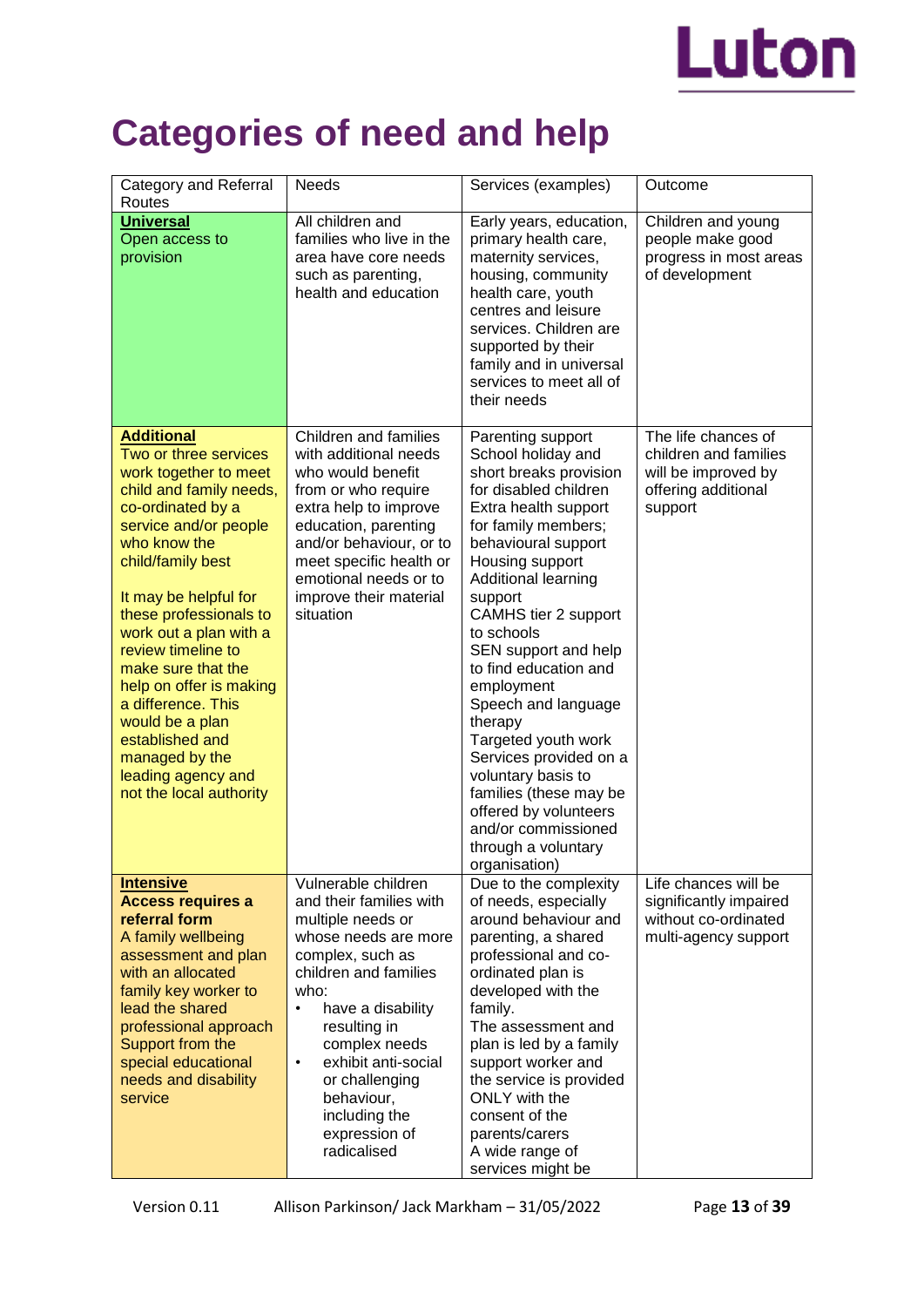

| Category and Referral<br>Routes                                                                                                                                                                                                                                                                                                                                                                                          | <b>Needs</b>                                                                                                                                                                                                                                                                                                                                                                                                                                                                                                                                                                                                                                                                         | Services (examples)                                                                                                                                                                                                                                                                                                                                                                                                                                                                                     | Outcome                                                                                                                                                                                                                                      |
|--------------------------------------------------------------------------------------------------------------------------------------------------------------------------------------------------------------------------------------------------------------------------------------------------------------------------------------------------------------------------------------------------------------------------|--------------------------------------------------------------------------------------------------------------------------------------------------------------------------------------------------------------------------------------------------------------------------------------------------------------------------------------------------------------------------------------------------------------------------------------------------------------------------------------------------------------------------------------------------------------------------------------------------------------------------------------------------------------------------------------|---------------------------------------------------------------------------------------------------------------------------------------------------------------------------------------------------------------------------------------------------------------------------------------------------------------------------------------------------------------------------------------------------------------------------------------------------------------------------------------------------------|----------------------------------------------------------------------------------------------------------------------------------------------------------------------------------------------------------------------------------------------|
|                                                                                                                                                                                                                                                                                                                                                                                                                          | thoughts or<br>intentions.<br>suffer some<br>$\bullet$<br>neglect or poor<br>family<br>relationships<br>have poor<br>$\bullet$<br>engagement with<br>key services such<br>as school and<br>health<br>are not in<br>$\bullet$<br>education or work<br>long-term                                                                                                                                                                                                                                                                                                                                                                                                                       | involved in meeting<br>the family's needs,<br>e.g. CAMHS tier 3,<br>adult mental health or<br>drug/alcohol team<br>Families needing<br>substantial support to<br>care for a disabled<br>child, usually with the<br>help of a social worker<br>from the children with<br>disability service                                                                                                                                                                                                              |                                                                                                                                                                                                                                              |
| <b>Specialist</b><br><b>Access requires a</b><br>referral form<br>Children's social care<br>Child protection<br>Children in need<br>Children with complex<br>disability<br><b>Youth treatment</b><br>orders/custody<br><b>Tier 4 CAMHS</b><br>Hospital or hospice in-<br>patient<br><b>Children Looked After</b><br>Duty to Accommodate<br>Section 20 (CA 1989)<br><b>Care and Supervision</b><br><b>Order (CA 1989)</b> | Children and young<br>people who have<br>suffered or are likely to<br>suffer significant harm<br>as a result of abuse or<br>neglect. This will<br>include children at<br>high risk of sexual and<br>criminal exploitation<br>and also those at high<br>risk of female genital<br>mutilation (FGM)<br>Children with<br>significant impairment<br>of function/learning<br>and/or life limiting<br>illness<br>Children whose<br>parents and wider<br>family are unable to<br>care for them<br>Families involved in<br>crime/misuse of drugs<br>at a significant level<br><b>Families with</b><br>significant mental or<br>physical health needs<br>Those at risk of forced<br>marriage. | Children's social care,<br>youth offending<br>service<br>Criminal justice<br>system, tier 3 and 4<br><b>CAMHS</b><br>In-patient and<br>continuing health care<br>Fostering and<br>residential care<br>Health care for<br>children with life<br>limiting illness<br>Services for children<br>with profound and<br>enduring disability<br>Referrals have to be<br>made to services with<br>the power to<br>undertake statutory<br>non-voluntary<br>intervention and<br>services with specialist<br>skills | Children and /or family<br>members are likely to<br>suffer significant harm/<br>removal from home/<br>serious and lasting<br>impairment without the<br>intervention of<br>specialist services,<br>very often using their<br>statutory powers |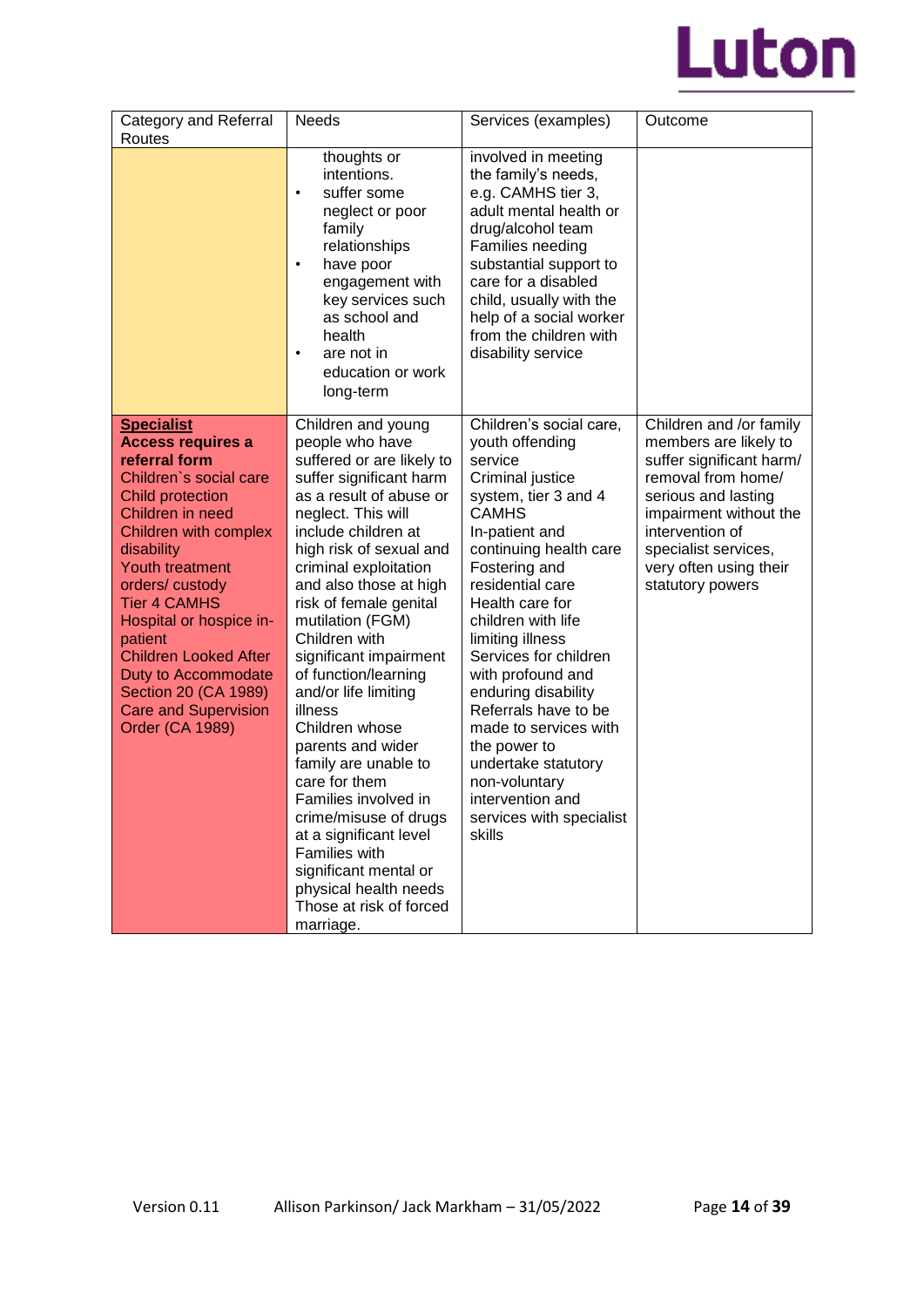# Luton

# .**Access to services**

# **Additional**

Practitioners are expected to work together to meet the child or young person`s additional needs and they may need to engage with other services to do so.

Practitioners should access services working with families under the category of Additional using their own service specific form/letter.

The Luton referral form has been developed for use when professionals think that a child and/or family need intensive or specialist help. The referral should have the consent section completed which parents should sign to give consent to the referral and to information sharing.

We should also ask young people who demonstrate Fraser competency especially those aged over 15, to give their consent. Fraser competence is a term used to describe a child under 16 who is considered to be of sufficient age and understanding to be competent to receive contraceptive advice without parental consent or knowledge. It is a narrower definition than the Gillick competence which often refers to children being capable of giving consent to other matters requiring their decision.

The Family Partnership Assessment is led by a family support worker from the Family Partnership service (FPS) and is used to discuss and record the family's views, their needs, strengths and the goals that they identify, leading to the production of a plan to support them.

Where the difficulties or needs are more complex, practitioners should consider making a referral with the family, for the Luton FPS.

Multi-agency safeguarding hub (MASH)

The MASH is a multi-agency professional team, based at Town Hall Extension, which has capacity to share information and to use that information appropriately to consider the risk of harm to children, young people and families. Children's social care, the police, health, probation, housing, education, and a youth offending officer are co-located as part of a multi-professional team to ensure that the best possible analysis is made following a referral to maximise the opportunities locally to make the right response. The level of information sharing by MASH professionals is proportionate to the level of risk/uncertainty/harm that is suspected or known.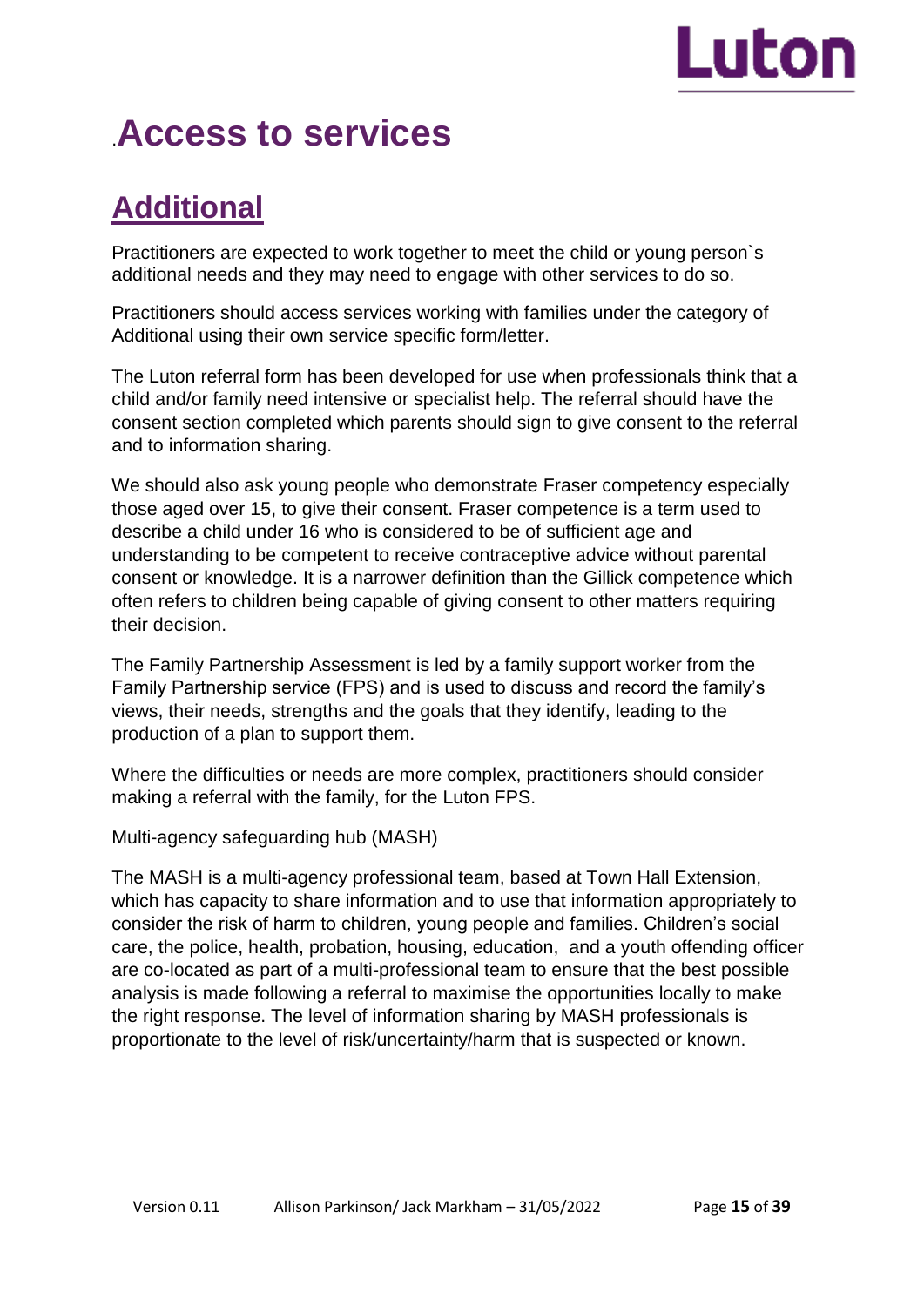

# **Intensive**

Prior to requesting services at **Intensive** level, practitioners should consider whether they can work together to meet the **Additional** needs of the child and their family. Where practitioners identify that a child and their family would benefit from a more intensive multi-disciplinary response than they can provide, they should discuss this with the family and **[complete the Luton referral form](https://m.luton.gov.uk/Page/Show/Health_and_social_care/safeguarding/safeguarding_children/Pages/default.aspx?redirectToMobile=True)**. The referral should be sent to the MASH, who will record on the database and pass to the local **[Family](https://m.luton.gov.uk/Page/Show/Health_and_social_care/children_and_family_services/Pages/luton-family-partnership-service.aspx)  [Partnership Service](https://m.luton.gov.uk/Page/Show/Health_and_social_care/children_and_family_services/Pages/luton-family-partnership-service.aspx)** or other appropriate services.

### **Email: MASH@Luton.gov.uk**

### **Telephone: 01582 547653**

**A Family Partnership Assessment (FPA)** will be undertaken with the family when there are concerns and/or issues within a family that have not been resolved by additional support from universal services or by referral to another agency.

The **assessment** is used when a shared and co-ordinated professional response and a more intensive engagement with the family is needed. The **Family Partnership Service** (FPS) will use the **assessment**, or build on an existing **assessment** as a means of identifying and recording their needs and the needs of each family member.

**The Family Partnership Assessment** is designed to maximise engagement with families who must consent to have help at this level. The assessment assists families to identify their own strengths and solutions, supporting them to tell their own stories in their own words and being central to planning, implementing and sustaining the changes they need to make.

Once the **Family Partnership Assessment** is complete, a family wellbeing plan is developed with the family with clear goals, actions, timescales and review dates. The family keyworker will work with the family and relevant partners to implement and review the plan.

The completed **Family Partnership Assessment** remains the responsibility of the FPS to retain, update and provide copies and access to the family and key partners. The **assessment and plan** should be entered on the early help database administered by the **FPS. A copy of the completed assessment and plan must always be given to all family members involved, including children and young people, age and understanding permitting**.

**Family Partnership service** will work with families and throughout the work a review will take place to review the changes and progress to date, and identify further support if required.

## **The service supports families with the following difficulties:**

● Families affected by domestic abuse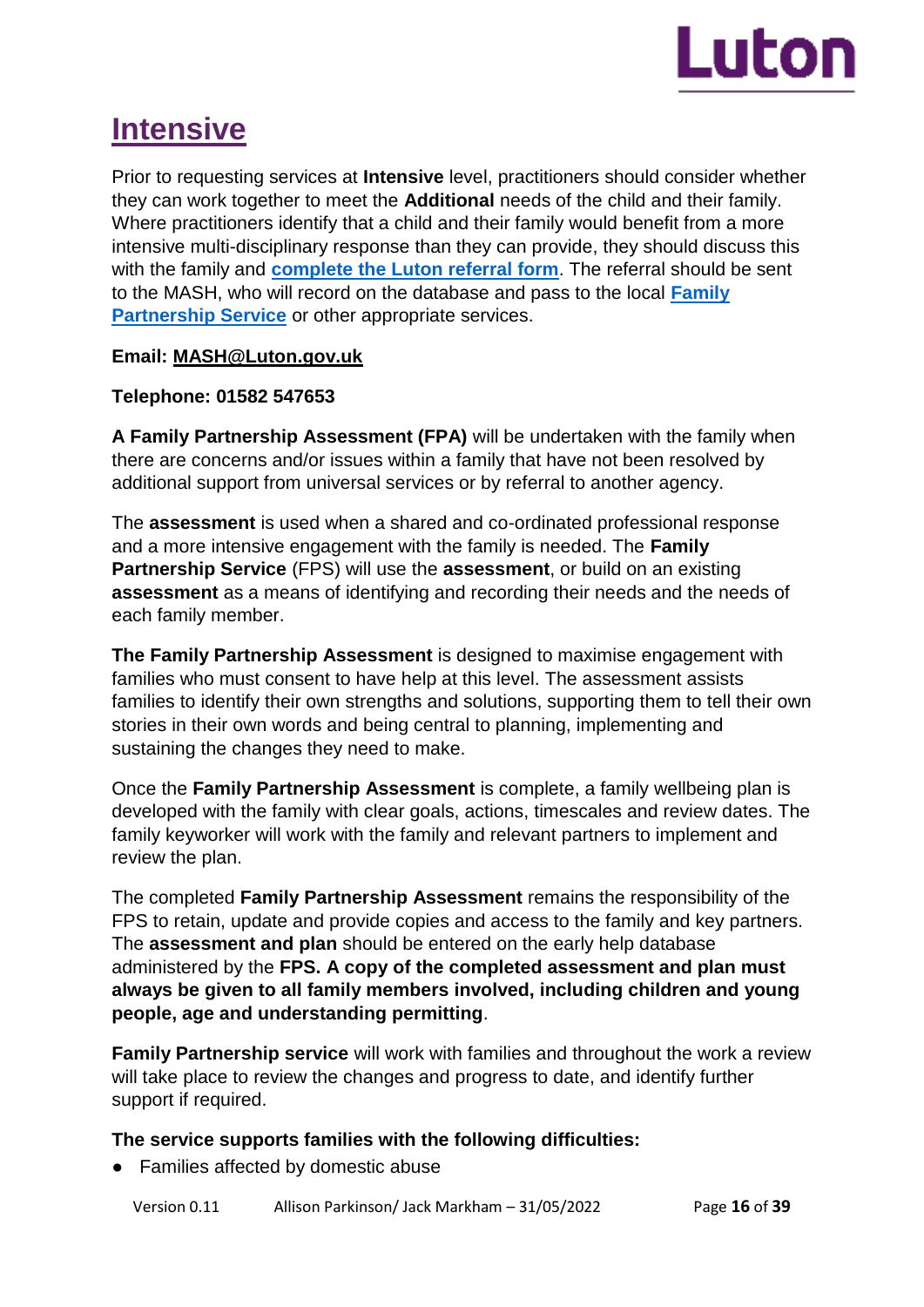

- Families living with drug and alcohol misuse
- Families where children have previously been in need and in receipt of a more specialist service
- Families with one or more member (including children) of the household with (tier 2) mental health needs
- Families where a child or children are at risk of or have already been excluded from school
- Families where there is low level neglect and/or a parent with a learning need.

The team includes professionals with a range of different backgrounds who will provide the family with support worker. Experienced workers lead the teams and the Head of Service is also a qualified and highly experienced social work manager. The early help system in Luton, holds a database of all the **Family Partnership Assessments that are undertaken** in Luton.

### **The MASH functions as the entry point into the FPS where there are experienced practitioners who will screen the referral to ensure that the appropriate level of information is provided to enable the FPS to engage quickly and effectively**.

**The FPS is offered** to families on a voluntary and consensual basis where children and young people are unlikely to suffer significant harm. It is a strengths-based and solution-identifying service.

The thresholds between Family Partnership help at this level (intensive) and formal social work support (specialist) are critically important to review regularly. The FPS Hub Managers and Head of Service will provide oversight and supervision to all cases with this level of need. This is the means by which we review and consider the safety of local arrangements. An audit framework is also in place to provide additional reassurance and the head of service (strategic safeguarding, quality assurance, practice improvement and principal social worker) and the service director for operational services will review regular audits on the application of this threshold and the effectiveness of early support to families.

The weekly case transfer panel is the enabler for children and families to access more or less intensive support. There is a clear process in place for this to happen and if there are concerns that a child is at risk of harm or significant harm or has been harmed, the team manager will work immediately and closely with the service manager to arrange for an immediate strategy meeting. At that stage, depending on the presenting risk or uncertainty for the child, a children and families assessment or child protection (section 47) enquiry will commence with timescales agreed by managers commensurate with the presenting danger.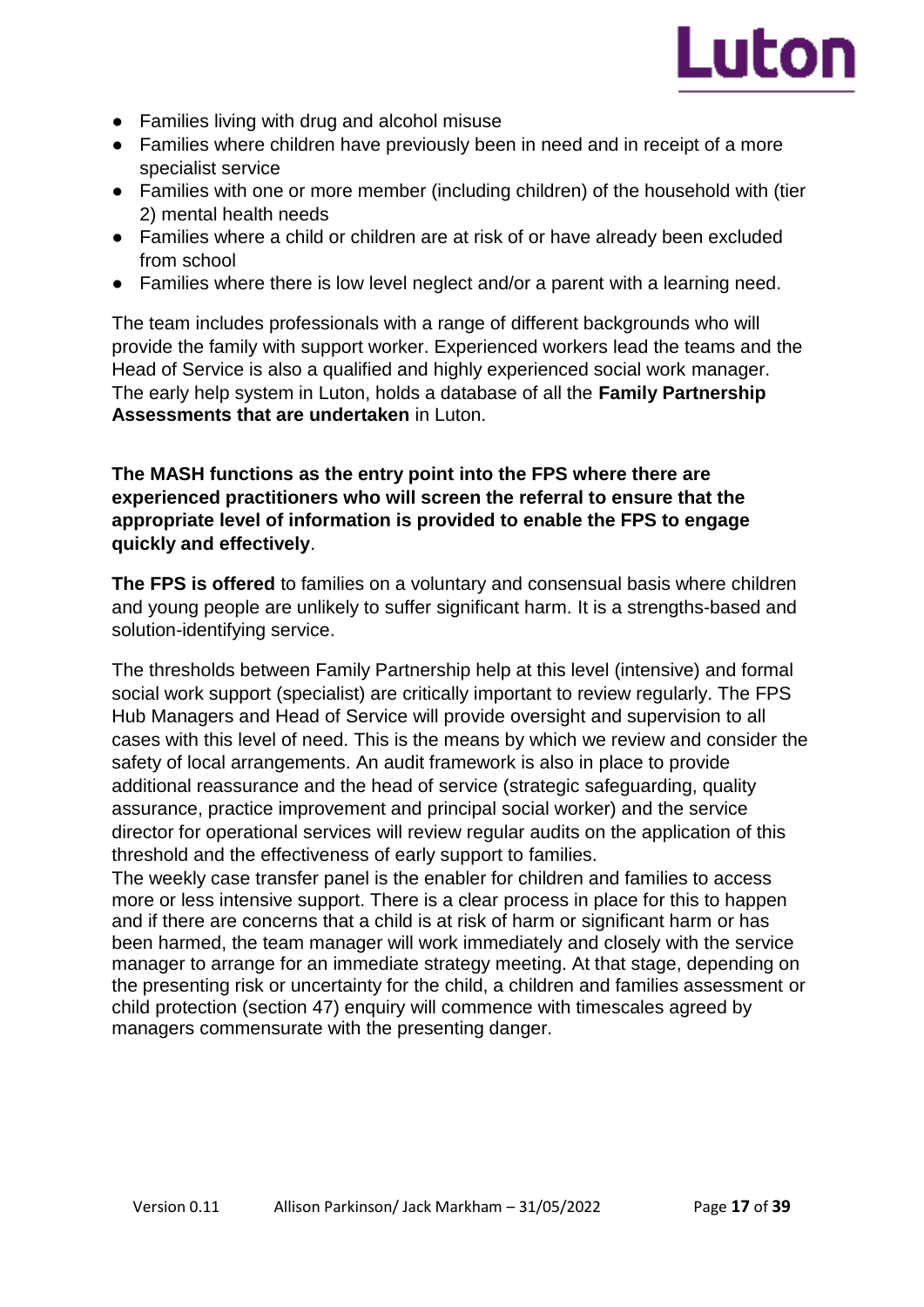

# **Specialist**

If a professional is concerned that a child is, or may be, suffering significant harm. In such cases, the professional should make a referral to Luton MASH, based at Town Hall Extension.

# **Telephone: 01582 547653**

# **Email: MASH@Luton.gov.uk**

Where there is doubt about the most appropriate response, anyone concerned about the welfare of a child should consult with their own manager and/or designated member of staff and, where they remain unsure, contact the MASH and ask for a **consultation with a MASH social worker**.

New referrals (including cases that are no longer open) should be made using **[the](https://m.luton.gov.uk/Page/Show/Health_and_social_care/safeguarding/safeguarding_children/Pages/default.aspx?redirectToMobile=True)  [Luton referral form.](https://m.luton.gov.uk/Page/Show/Health_and_social_care/safeguarding/safeguarding_children/Pages/default.aspx?redirectToMobile=True)**

Unless there is immediate risk of significant harm, the family should be consulted by the referrer and informed of the referral unless in so doing, the risk of harm or actual harm to a child would increase. The referrer can always ask to discuss their concerns with a qualified social worker in the MASH if they are uncertain and before they make a referral on the above telephone number.

Children's social care (CSC) has a responsibility to **children in need** under **section 17** of the Children Act 1989 Act. These are children whose development would be significantly impaired if services were not provided. This includes children who have a long lasting and substantial disability which limits their ability to carry out the tasks of daily living.

CSC engagement with children in need is on a voluntary basis. Parents, or young people who are, [Gillick competent](https://learning.nspcc.org.uk/child-protection-system/gillick-competence-fraser-guidelines) can refuse some or all such offers of assistance. Often families prefer a lower level of support such as that offered through their school or health centre because this is less stigmatising or intrusive. The Family Partnership Assessments can be a useful way of engaging children in need and their families on a voluntary basis and many difficulties can be resolved this way. For children in need, referral to CSC is appropriate when more **substantial interventions are needed: where a child's development is being significantly impaired because of the impact of complex parental mental ill health or learning disability or substance misuse, or very challenging behaviour in the home**. A social care referral is also appropriate where parents need practical support and respite at home because of a disabled child's complex care needs. In these situations, CSC will work with families on a voluntary basis, often in partnership with other professionals, to improve the welfare of the children and to prevent difficulties escalating to a point when statutory child protection intervention is needed.

The second area of CSC responsibility is **child protection** – that is where CSC must make enquiries under section 47 of the Children Act 1989 to determine whether **a child is suffering or is likely to suffer significant harm**. The Children Act 1989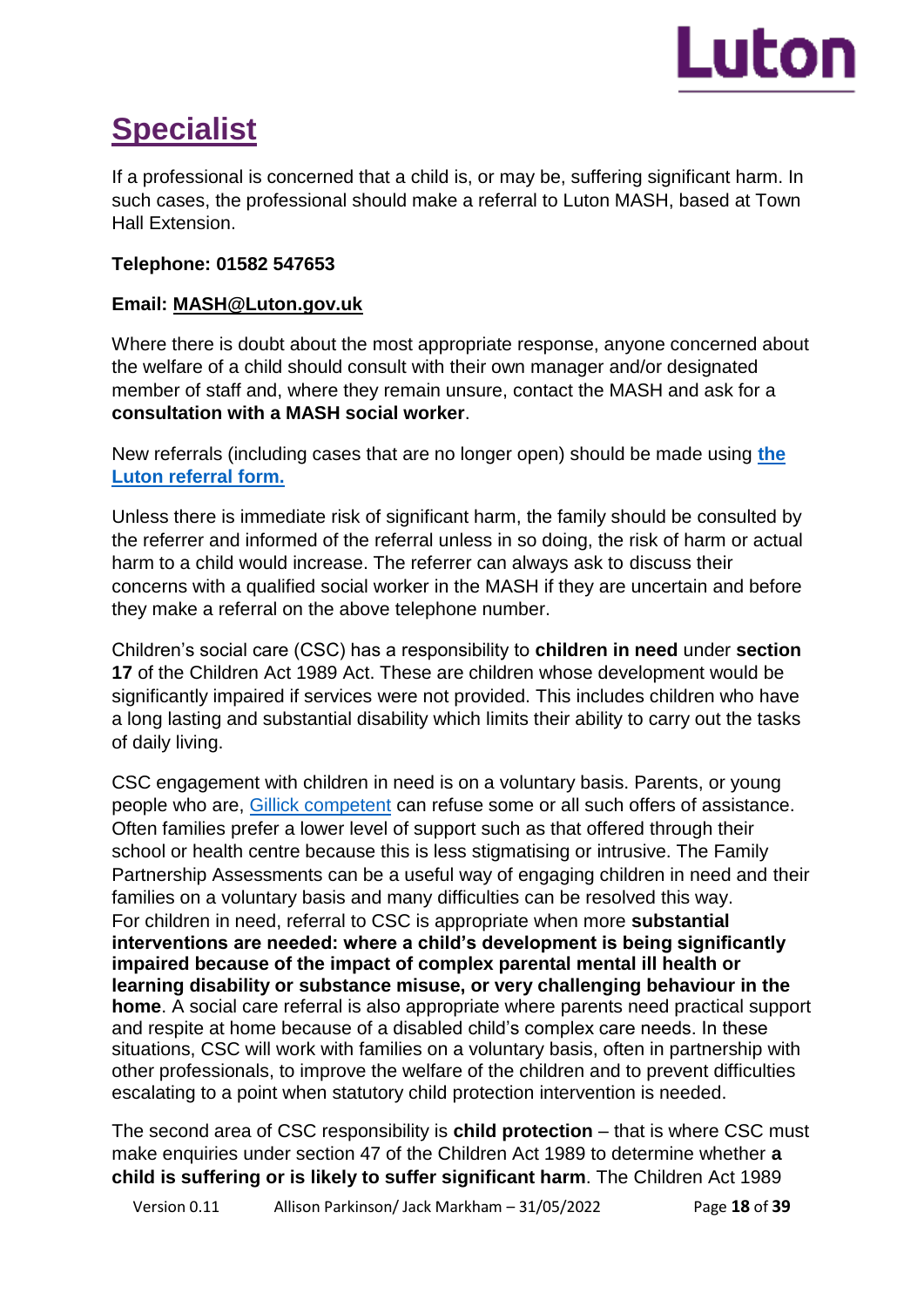

introduced the concept of significant harm as the threshold that justifies compulsory intervention in family life in the best interests of children.

There are no absolute criteria on which to rely when judging what constitutes **significant harm**. Consideration of the severity of ill-treatment may include the degree and the extent of physical harm, the duration and frequency of abuse and neglect, and the severity of the emotional and physical impact on the child. **It is important to consider age and context – babies and young children are particularly vulnerable and parental factors such as history of significant domestic abuse, substance misuse or mental ill-health will always be significant in influencing the professional judgements that need to be made**.

Significant harm could occur where there is a single event, such as a violent assault or sexual abuse. More often, significant harm is identified when there have been a number of events which have compromised the child's physical and psychological wellbeing; for example, a child whose health and development is severely impaired through neglect.

# **Professionals in all agencies have a responsibility to refer a child to children's social care when it is believed or suspected that the child:**

- Has suffered significant harm child protection
- Is likely to suffer significant harm child protection

• Has significant developmental or disability needs which are likely only to be met through provision of CSC family support and disability services (with agreement of the child's parent) – children in need.

Additional information or concerns on open cases should be made to the allocated social worker (or in their absence the manager or the duty social worker). If you are unsure who the social worker or team is, you can contact the MASH to find out or to pass on the information.

When CSC undertakes a section 47 child protection enquiry, the **[Luton child](https://bedfordscb.proceduresonline.com/p_bedford_cp_conf.html?zoom_highlight=Luton+child+protection+procedures)  [protection procedures](https://bedfordscb.proceduresonline.com/p_bedford_cp_conf.html?zoom_highlight=Luton+child+protection+procedures)** are followed.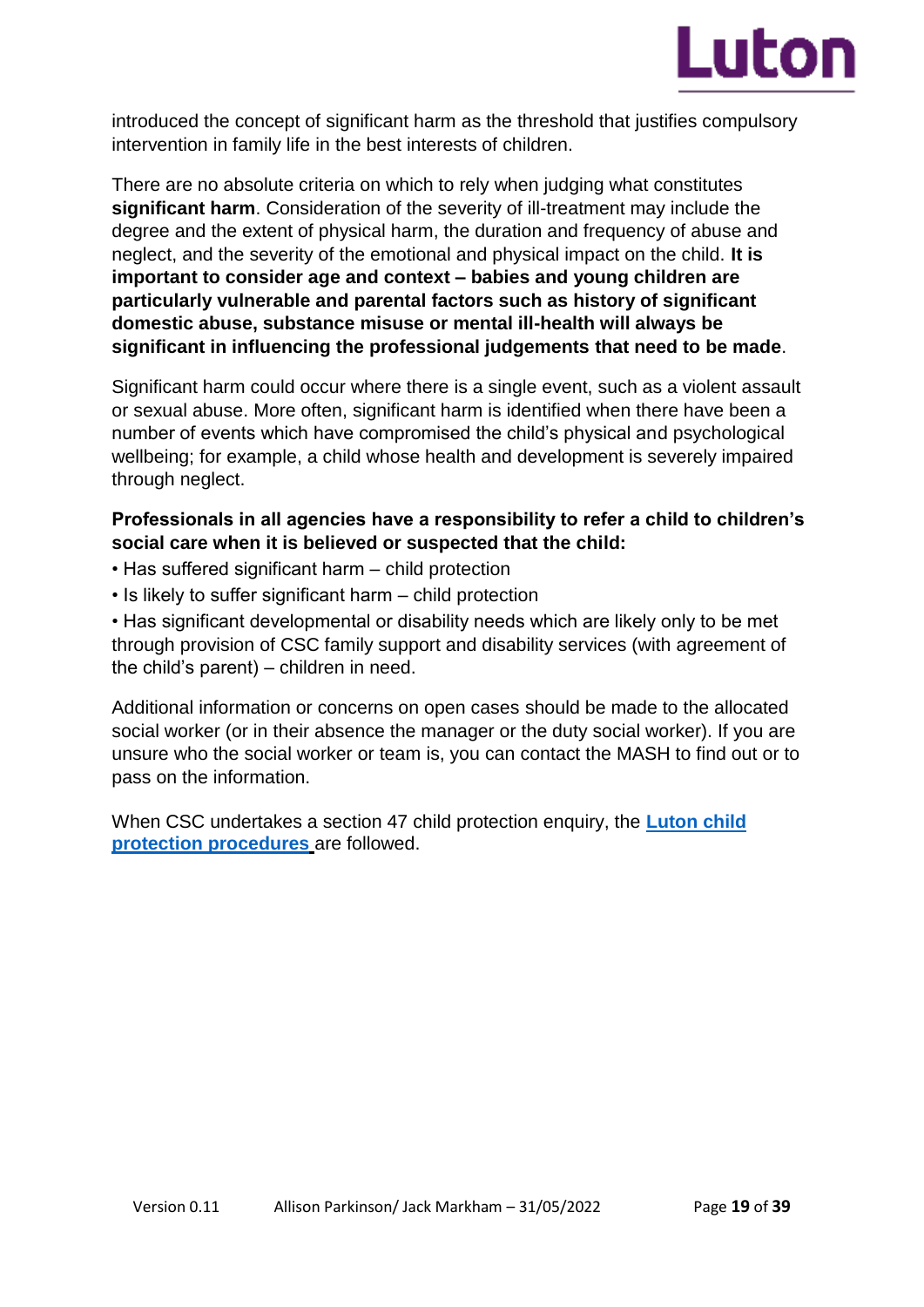

# **What happens to a request for Specialist support**

In the MASH, Senior Social Workers answer phone calls from members of the public and priority phone calls from professionals.

MASH workers will respond to queries regarding Universal and Additional services from members of the public, give information and signpost to other more appropriate services.

Calls on open cases are recorded on the child's electronic record and passed to the allocated worker to provide a response.

Where a public or priority call indicates a child is at immediate risk of significant harm, a **contact** record recommending a **referral** and **statutory assessment** is created on the Children & Families electronic record system and electronically transferred to the **Assessment Team**.

All other calls, or emails into the MASH on closed or unknown cases are temporarily recorded on the Children & Families electronic record system as **Triage Steps.** 

These are screened by MASH workers according to the four categories of need set out in this document. Those which present as meeting the threshold for Intensive services are sent to the Family Partnership Service.

The MASH worker will gather further information from the family and relevant practitioners, and in consultation with Management, decide how the needs of the child and family can be best met. Those meeting the threshold for Specialist services are permanently created as a contact and sent to a social worker for further enquiries.

Those **Triage Steps** which meet the threshold for Intensive services are, with consent from parents, permanently recorded onto the Children & Families electronic system as contacts.

Where the threshold for Intensive services is not met **AND** the parent did not consent to the Referral form being submitted to the MASH, the **Triage Step** is not retained on the Children & Families electronic record system.

Practitioners are expected to keep their own records of service requests made to the Children & Families Hub and the outcome of these.

Where a **Contact** is potentially a child in need request or a child protection referral, a social worker will gather further information from the family and relevant practitioners and decide with consultation from Management what action is necessary. Where the Manager decides a statutory assessment is required, the contact is electronically passed to the Children's Social Care Assessment Team recommending a referral. Some **contacts** may be dealt with by advice regarding provision of **additional**  support, signposting or the provision of an immediate solution.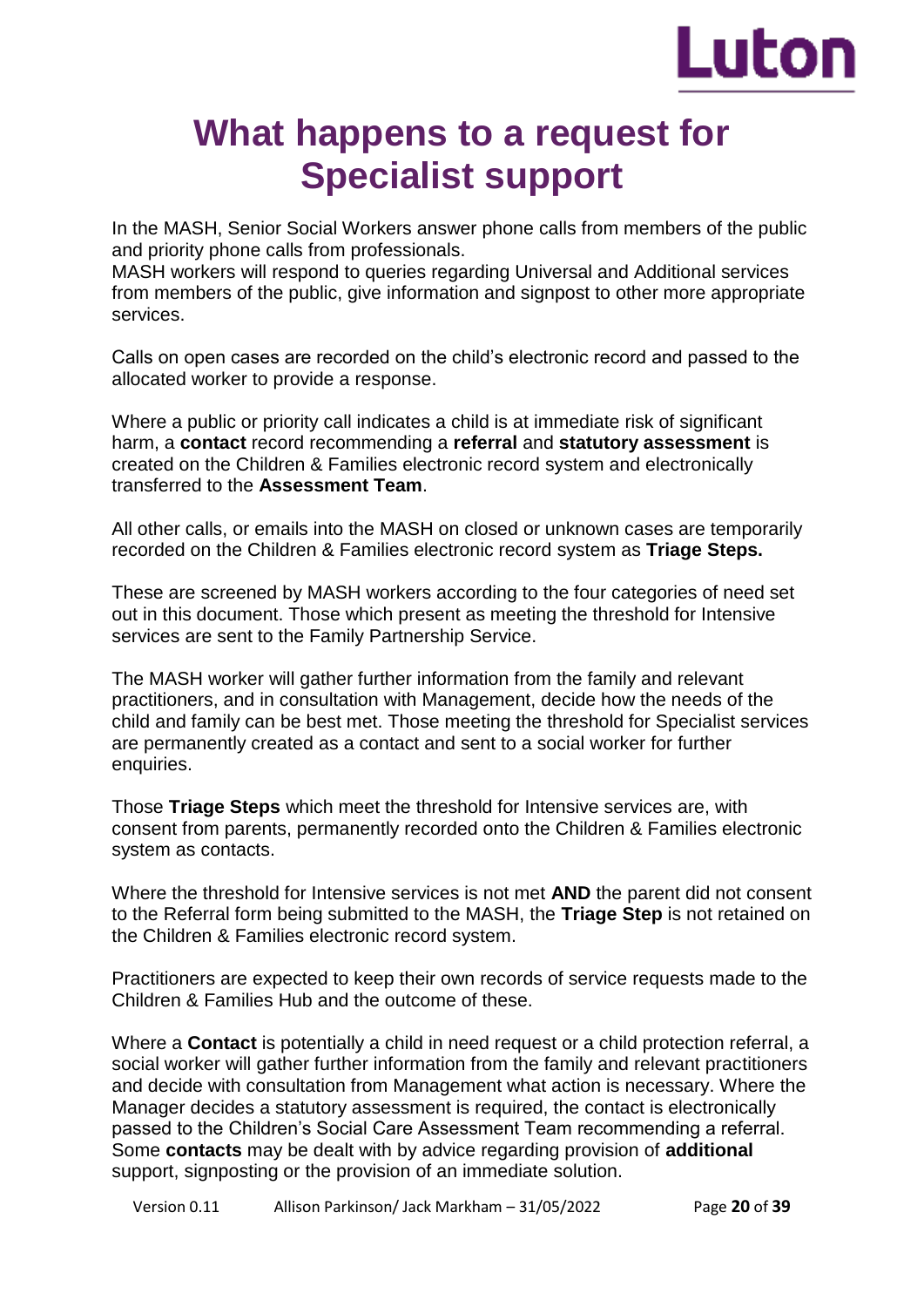

All **Contacts** will be seen by a Senior Social Worker/ Team Manager to decide a course of action.

These may be:

- No further action
- Advice and information given
- Recommendation to involve services to provide additional support through the Family Partnership Service.
- Signposted to other services
- Accepted as a referral and passed on to a social worker in the Assessment Team for an assessment

The outcome of the request will be fed back to the referrer.

When, a **single assessment** is undertaken; this will include seeing the child alone (where age appropriate), meeting parents and agreeing what needs to happen through a strengths based approach.

The outcome may be:

- The provision of advice
- Referral to targeted support or partnership services
- A child in need plan
- Step down to Family Partnership Services
- No further action
- A s47 child protection investigation

With parental consent the outcome of the referral will be fed back to the referrer and to any agencies from whom information has been sought when appropriate

The single assessment may lead to a **child in need plan**, if the situation is complex, the single assessment will be extended to 45 working days to enable more detailed information from other agencies and detailed exploration into family background and dynamics and the needs of the children.

### Whenever there are **concerns a child has, or is likely to suffer significant harm**, a **section 47 child protection enquiry** is undertaken.

This will involve liaison with police, health and other agencies and will include a **strategy discussion**, preferably through a meeting, to share full information, decide and plan the actions needed. An assessment of the child's circumstances, including risks and needs, is undertaken following the strategy meeting. This may lead to a decision that:

- There are no concerns, agreement with the family to identify any support needs that they may require advice and assistance with.
- A child in need plan will support the child and family
- Further statutory intervention, often through an **initial child protection conference.**

If a child protection conference is required, this is usually within fifteen days of the strategy meeting. If the conference agrees, a **child protection plan** is put in place. The child protection plan will work with the family to identify a safety plan for the children with clear timeframes and contingency plans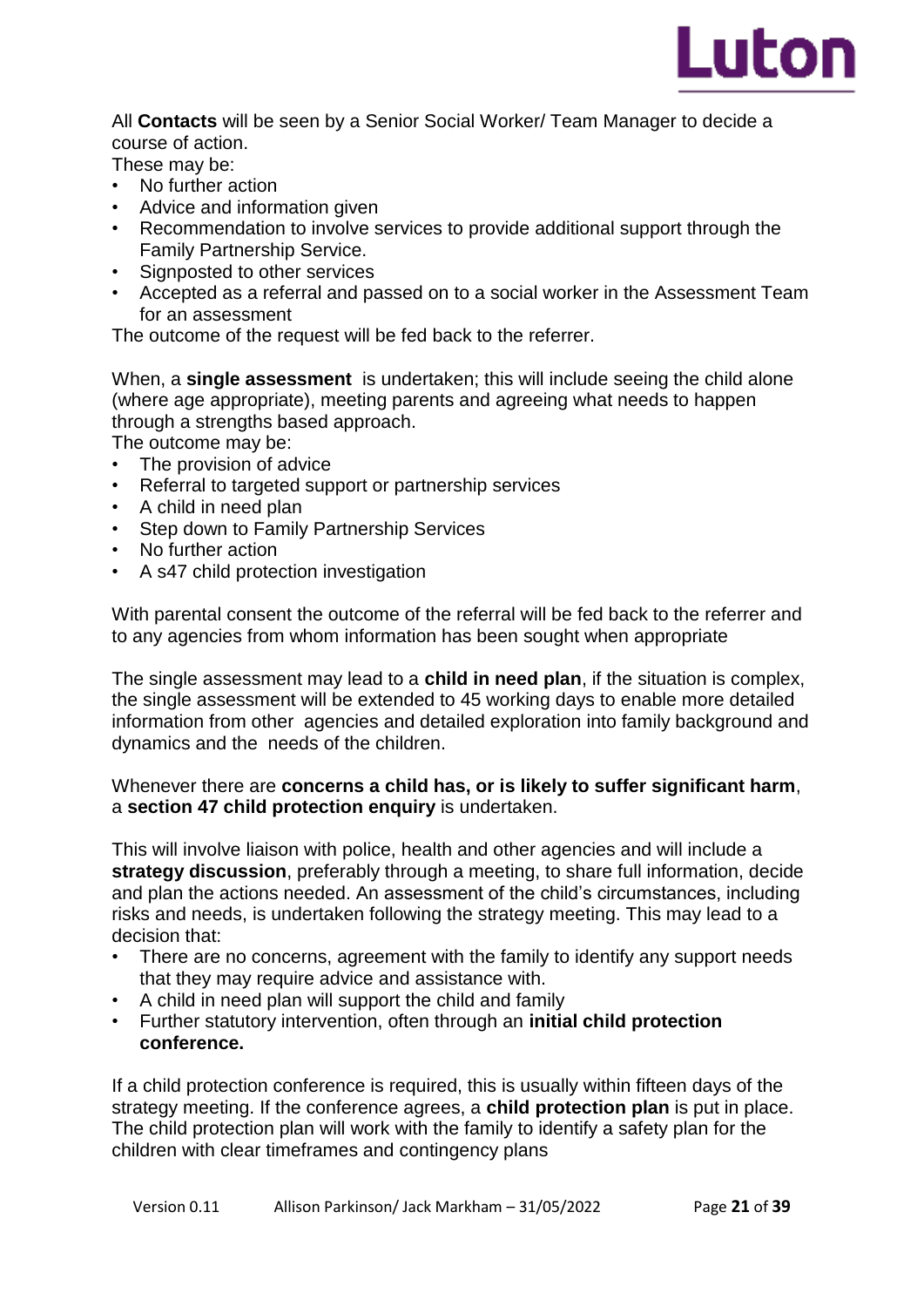

# **Children in special circumstances**

Children with special educational needs and/or disabilities (SEND)

All early years settings and schools have a special educational needs coordinator (SENCO) or inclusion manager. It is their responsibility to coordinate support for children in their setting and to liaise with other professionals to ensure children's needs are met and set out in a plan if that is required.

Schools provide a range of provisions to meet children's special educational needs. Colleges and other higher education settings have the same responsibility towards any young people up to the age of 25 with a special educational need or disability and who attends their provision.

A statutory assessment of education, health and care is a coordinated multidisciplinary assessment carried out for children and young people age 0-25 with severe and complex special educational needs. The assessment is conducted in accordance with the Children and Families Act 2014. The co-ordinated assessment determines whether an Education, Health and Care (EHC) plan is needed. An EHC plan is a legal document setting out the education, health and care needs of the child, the outcomes expected, and the education, health and care provision required to achieve those outcomes. EHC plans replaced statements of special educational need (SEN) and learning difficulty assessments.

Referrals about children with a disability including those who also have a statement of SEN or an EHC plan follow the same path as any other set out in this guide. If any person has concerns about the safety and/or welfare of a child, they should contact the MASH who will discuss those concerns with the person making the referral. If the concerns are about a child who is already known to and has an allocated social worker in the children with disability service, then the information will be immediately shared with that worker and the service manager. For children, who have a disability or special educational need and who do not have an allocated social worker, the referral will be managed in the usual way through the MASH and assessment teams.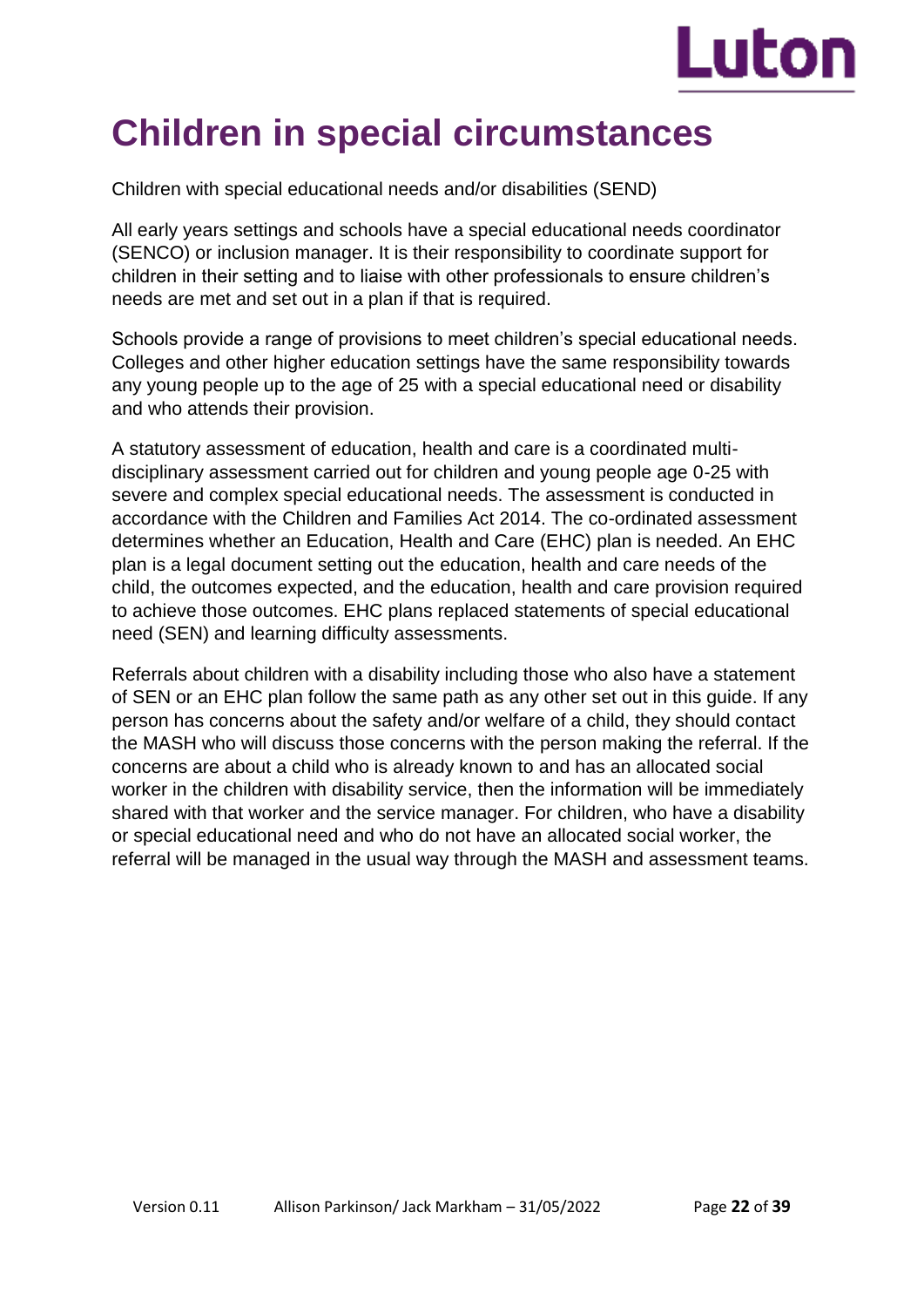

# **Young carers**

Young carers are children who have daily care responsibilities for a family member with a disability (physical or learning), long-term illness or who misuse drugs and/or alcohol.

These children are particularly vulnerable often because the extent of their caring responsibilities is not known. In addition, some families are frightened of the consequences of professional intervention, fearing that children may be removed or families separated. Many children will not even tell a teacher or a friend.

Being a young carer can have a profound effect on the life of a child. Their health might be affected due to lack of sleep, the volume of household chores and intensity of physical care they have to provide. Young carers can also face challenges in respect of their education and social and emotional wellbeing. Their lives outside of school may be very different to their peers and they may feel lonely and isolated and in some cases suffer verbal taunts and abuse at school.

If a referral is made to children's social care, the question as to whether a child is a young carer should always be considered.

Assessments will ascertain why a child is caring and what needs to change in order to prevent them from having excessive or inappropriate caring responsibilities. This could negatively impact on their wellbeing, education, or social and emotional development. This duty of care has been adopted in addition to responsibilities placed on the local authority set out in the Children Act 1989 (and amended by the Children and Families Act 2014).

If there are immediate concerns about the safety and/or wellbeing of a young carer, professionals should make a referral to the MASH who will give advice and progress the referral appropriately.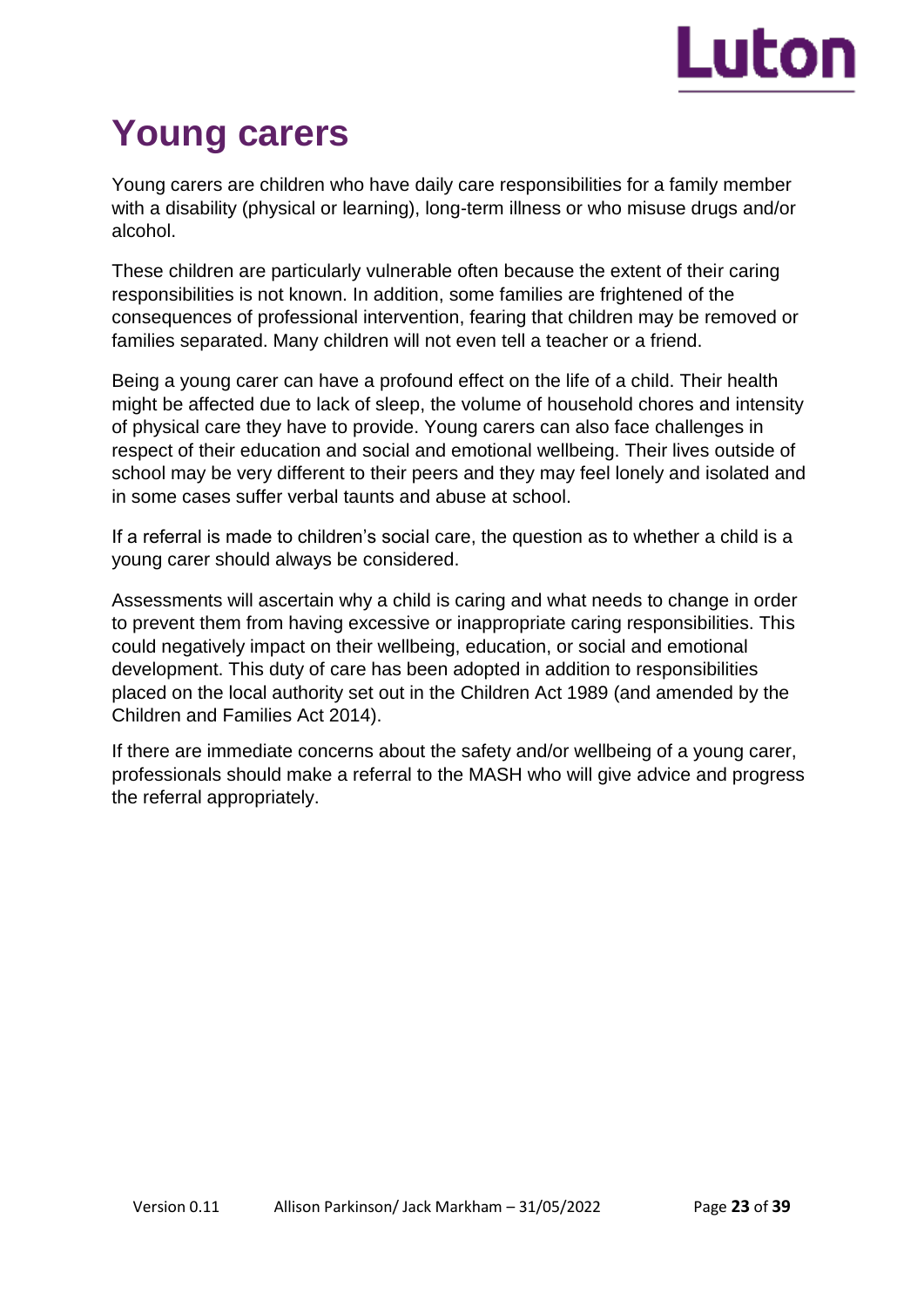# Luton

# **Children involved in the youth justice system and serious youth violence**

Children involved in the youth justice system will be known to the youth offending and targeted youth service (YOS) who undertake a range of work to reduce the risk of these children reoffending.

The team undertake specialist assessments in relation to children referred from the courts, police or other agencies. As part of their work, they will enquire as to whether the child or family is known to children's social care. They will also consider whether the child has specific needs in respect of their safety, welfare and education. If during their work with a child it becomes known or suspected that they have suffered abuse or neglect or are at risk of harm or further harm, they will make a referral to children's social care through the MASH.

The assessment undertaken by the youth offending and targeted youth service also addresses the child's education, training and employment (ETE) status and any special educational needs. The YOS team will liaise with colleagues in schools, colleges and the SEN team where appropriate.

Youth violence, serious or otherwise, may be a function of gang activity. However, it could equally represent the behaviour of a child acting individually in response to his or her particular history and circumstances. The Bedfordshire police service defines serious youth violence as 'any offence of most serious violence or weapon enabled crime, where the victim is aged 1-19' (i.e. murder, manslaughter, rape, wounding with intent and causing grievous bodily harm). Youth violence is defined in the same way, but also includes assault with injury offences.

The factors which influence a child's propensity to initiate violence may include parenting that is cold or uncaring, non-nurturing, neglectful, characterised by harsh discipline, maltreatment, such as physical or sexual abuse in childhood and/or trauma such as domestic abuse. Many parents are aware of the widespread perception that gang related behaviour or membership is a product of poor parenting and they often know the solution lies in assuming responsibility for their children. However, they may feel unable either to control or to protect their children, in which case, professional engagement is inevitable and necessary. The Luton safeguarding children board guidance on safeguarding children affected by gang activity/serious youth violence can be found [here](https://bedfordscb.proceduresonline.com/p_safeg_gang.html?zoom_highlight=youth+violence) and should be read in conjunction with this advice.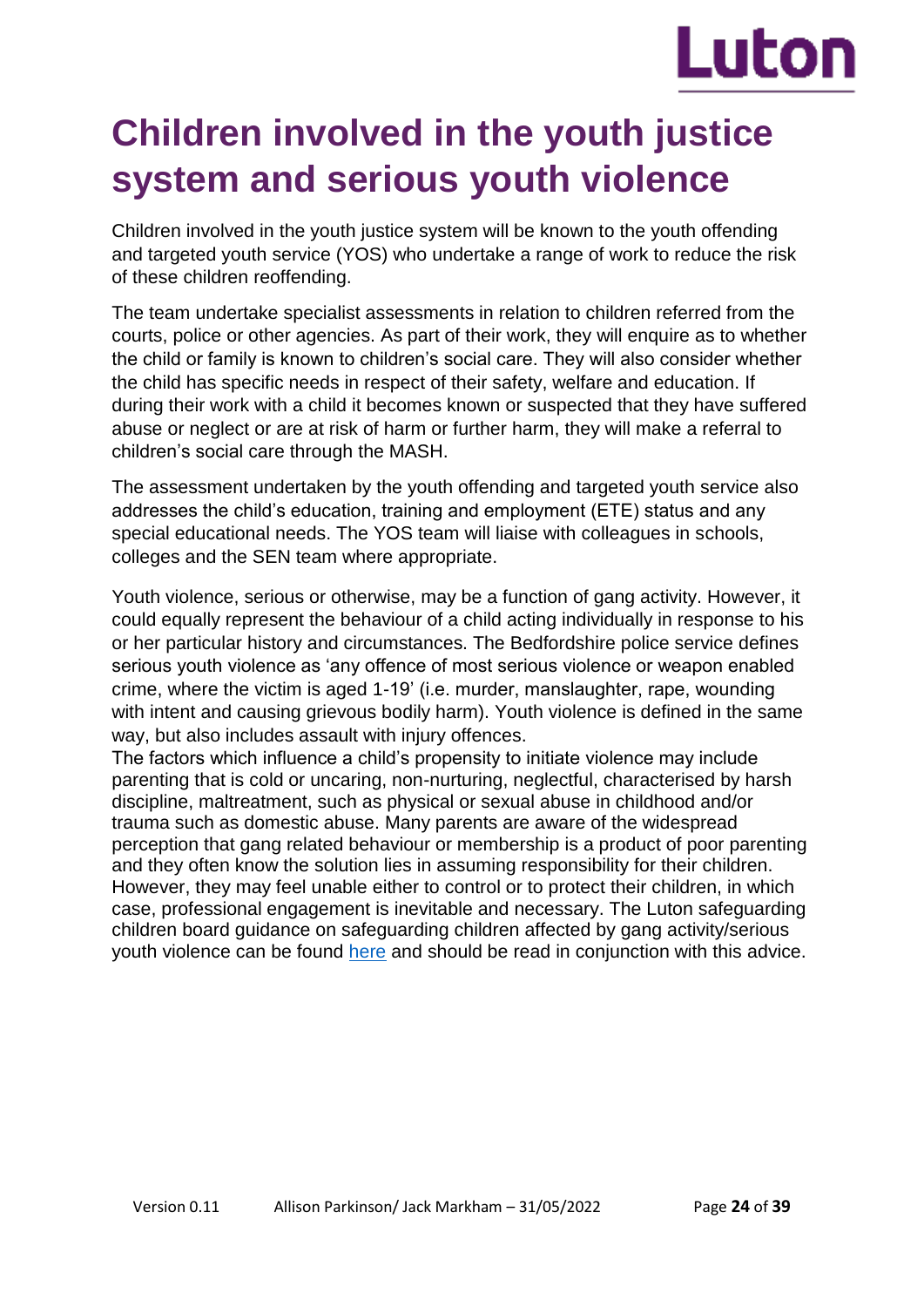

# **Children who go missing from care, home and education**

All children who are missing even for a short period can be vulnerable to significant harm. Children who go missing are often at higher risk of or are already being sexually or criminally exploited.

In the case of children who are looked after, this is especially concerning and every agency involved must do all they can to prevent and protect children from such exploitation including gang, criminal, sexual, radicalisation and financial. Looked after children who are missing will therefore be afforded the highest child protection priority by both children's social care services and the local police.

A child missing from school or education is also an issue of concern and potential risk. In addition to the impact on academic achievement and development, all professionals should consider other risk factors such as a potential forced marriage or planned female genital mutilation (FGM) which may be influencing the absence from school. If any professional is concerned about a child missing from school, care or education, they should use this guidance as advice and discuss their concerns with the MASH who will give advice and progress the referral appropriately.

The Luton Safeguarding Children Board guidance on children missing from care, home and education can be found [here](https://bedfordscb.proceduresonline.com/p_missing_home_care.html?zoom_highlight=missing) and should be read in conjunction with this local guidance.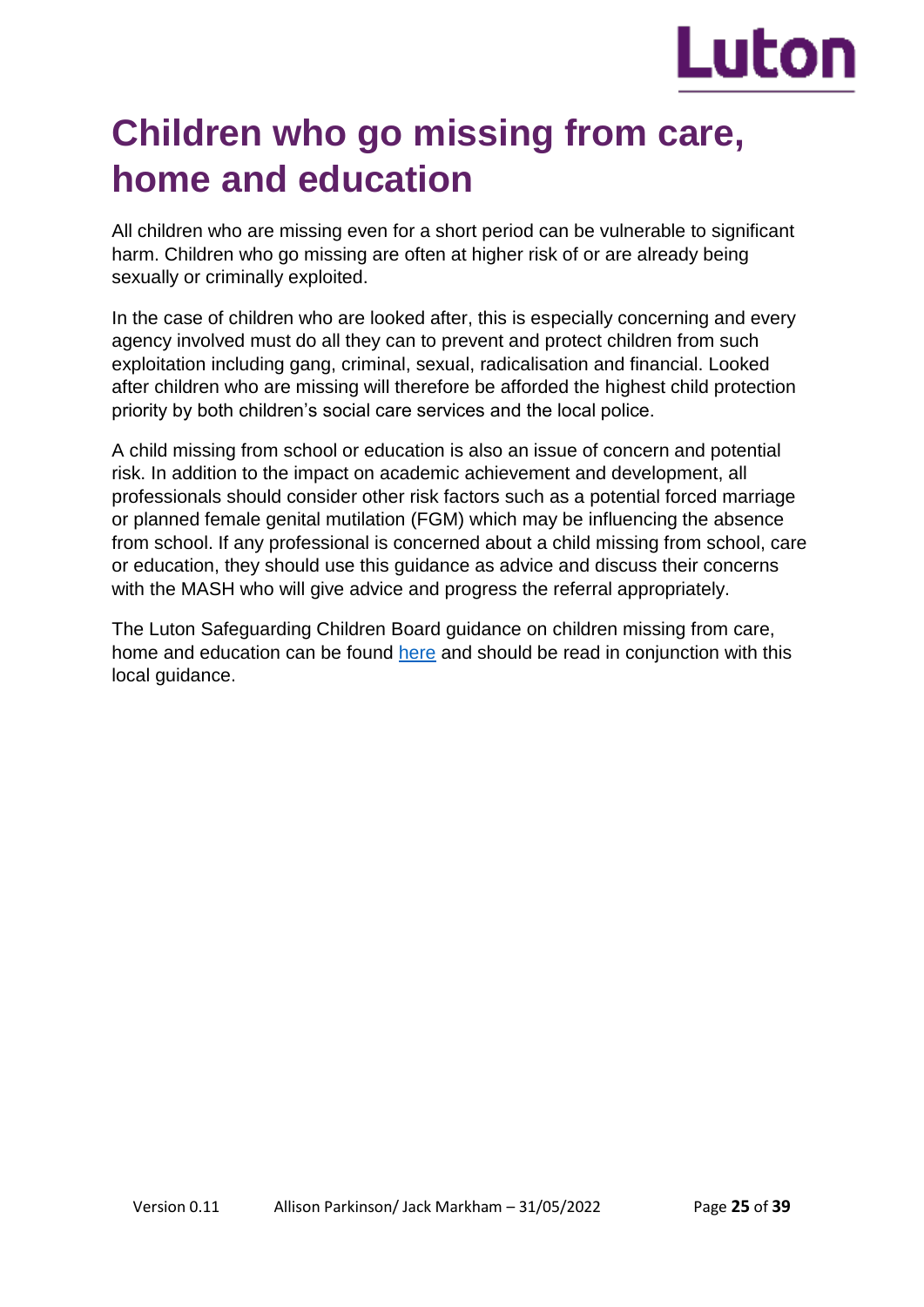

# **Children at risk of sexual exploitation or who have been exploited**

Child sexual exploitation (CSE) involves abusive situations, contexts and relationships whereby a child or someone close to them receives a 'reward' (e.g. food, accommodation, drugs, alcohol, cigarettes, affection, money, gifts) in exchange for performing sexual acts. There is an established link between children who are regularly missing and sexual exploitation. The abuse can occur through the use of technology including social media without the child's immediate recognition (e.g. being persuaded to post sexual images on the internet/ mobile phones).

Violence, coercion and intimidation are common aspects of CSE. Often the child does not recognise the coercive nature of an exploitative relationship and does not see themselves as a victim of exploitation. They might believe their abuser is in a genuine relationship with them and loves them. They may be unwilling to say anything that could find the abuser in trouble or cause them to become angry, thereby threatening the continued relationship. In some situations, including those where gangs are involved, there may be a belief that the abuse is normal and a rite of passage. Girls and young women related to or connected with male gang members may be especially vulnerable to sexual violence and exploitation.

If any professional in Luton has concerns about the sexual or criminal exploitation of a child or young person, they should speak immediately to the MASH and local police. Luton safeguarding children board's guidance ['Safeguarding Children from](https://lutonlscb.org.uk/parents/child-sexual-exploitation/)  [Sexual Exploitation'](https://lutonlscb.org.uk/parents/child-sexual-exploitation/)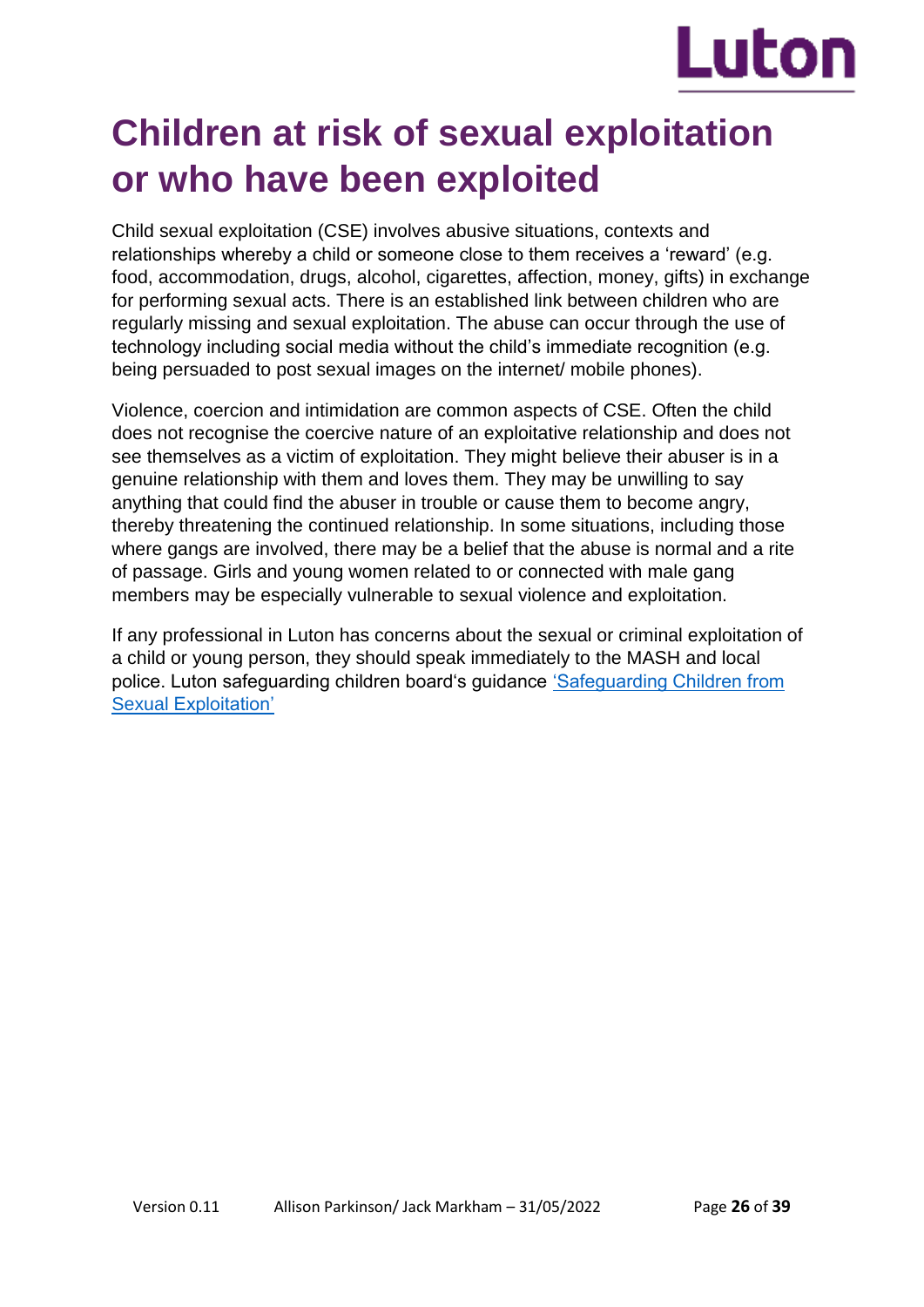# Luton

# **Safeguarding children at risk of abuse through female genital mutilation (FGM)**

Female genital mutilation is child abuse and constitutes significant harm. Child protection procedures should be followed when there are concerns that a girl is at risk of, or is already the victim of, FGM.

FGM comprises all procedures that involve partial or total removal of the external female genitalia, or other injury to the female genital organs for non-medical reasons. It is important to note that the procedure has no health benefits.

FGM has been classified by the world health organisation into four types:

- Type 1: circumcision partial or total removal of the clitoris (a small, sensitive and erectile part of the female genitals) and, in very rare cases, only the prepuce (the fold of skin surrounding the clitoris)
- Type 2: excision (clitoridectomy) partial or total removal of the clitoris and the labia minora, with or without excision of the labia majora (the labia are the lips that surround the vagina)
- Type 3: infibulation (also called pharaonic circumcision) -this is the most severe form of female genital mutilation. Infibulation often (but not always) involves the complete removal of the clitoris, together with the labia minora and at least the anterior two-thirds and often the whole of the medial part of the labia majora. The vaginal opening is narrowed through the creation of a covering seal. The seal is formed by cutting and repositioning the inner, or outer, labia
- Type 4: unclassified all other harmful procedures to the female genitalia for nonmedical purposes, e.g. pricking, piercing, incising, scraping and cauterizing the genital area. It is likely that 'labia elongation' would come under the definition of type 4 FGM.

FGM is prevalent in 28 African countries as well as parts of the Middle East and Asia. It is estimated that over 20,000 girls under the age of 15 are at high risk of FGM in the UK each year and that 66,000 women in the UK are living with the consequences, although the true extent is unknown due to the hidden nature of the crime.

Under the Female Genital Mutilation Act 2003, it is an offence to carry out FGM of any kind in the UK or for a UK national or permanent UK resident to assist in the carrying out of FGM abroad. It is also an offence to assist any female to carry out FGM on herself either in the UK or abroad. **The Mandatory Reporting of FGM Duty came into force on 31st October 2015. This duty requires regulated health and social care professionals and teachers in England and Wales to personally report to the Police when she/he has either been told by a girl that she has had FGM or has observed a physical sign appearing to show that a girl has had FGM**. In all other cases, where FGM is suspected or a girl is thought to be at risk,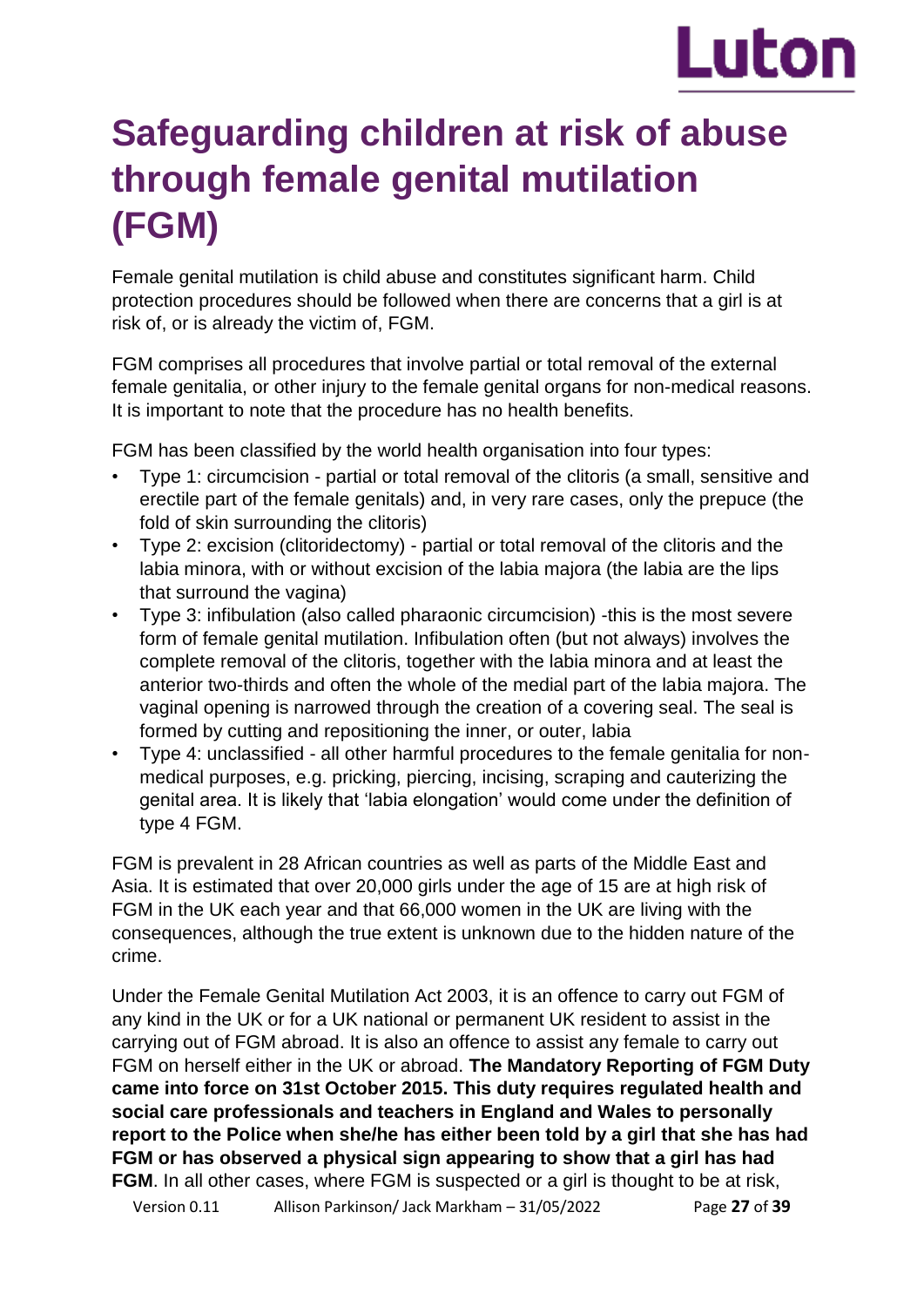

professionals should follow the child protection procedures set out in the main body of this document.

The age at which girls undergo FGM varies according to their community and culture. The procedure may be carried out when the girl is new-born, during childhood or adolescence, just before marriage or during the first pregnancy. However, in the majority of cases, the mutilation is thought to take place between the ages of five and eight years.

Girls of school age who are subjected to FGM overseas are thought to be taken abroad at the start of the school holidays, particularly in the summer holidays, in order for there to be sufficient time for recovery before the new term. Professionals who have daily contact with children and their families are best placed to raise awareness of the problem and to ensure that families are aware that FGM is illegal at any age and that the authorities are actively tackling the issue. It is not a personal choice – it is an illegal act with serious consequences. This awareness may deter families from having the mutilation performed on their children.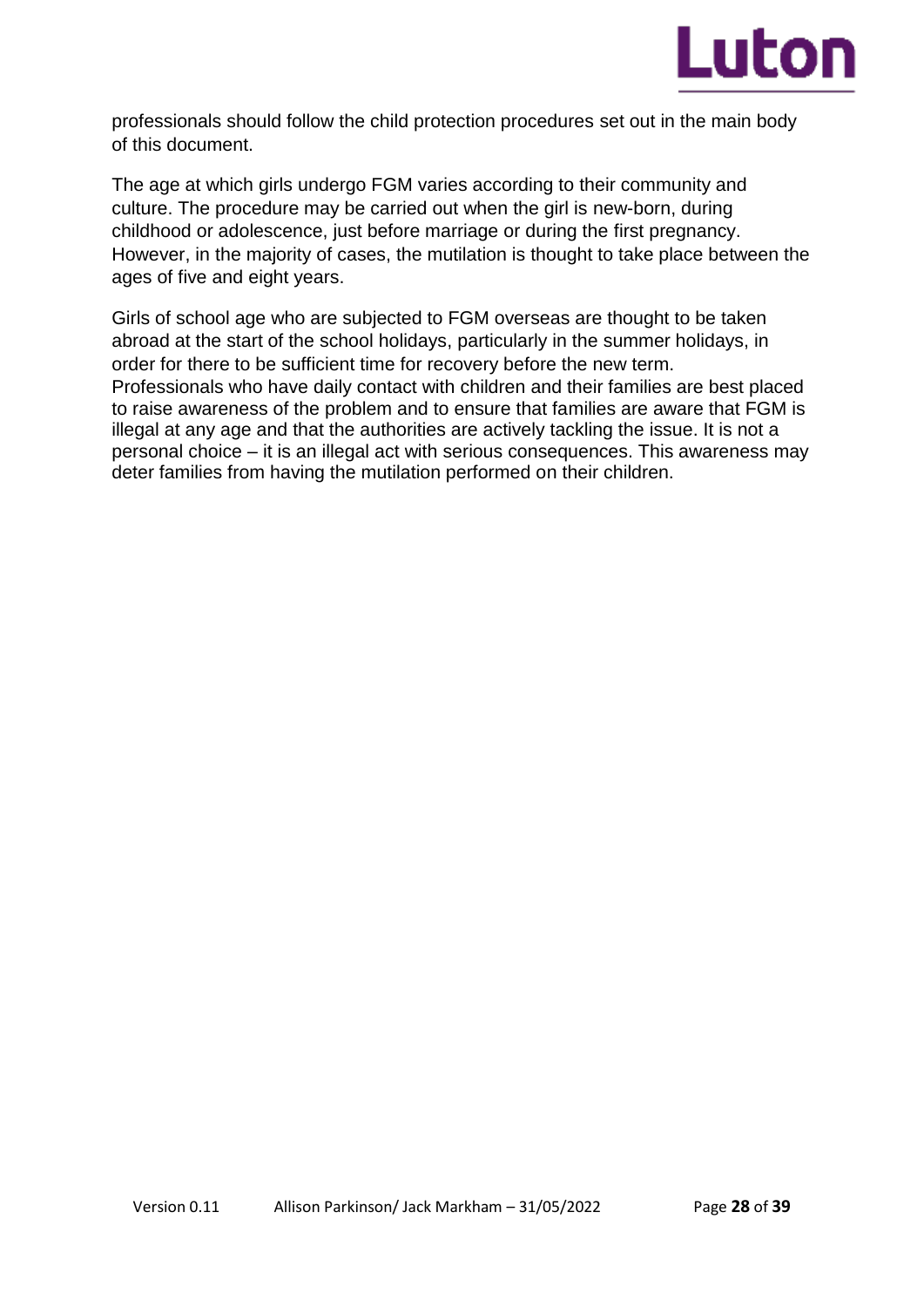

# **Children at risk of radicalisation and exposure to extremist ideology**

Children at risk of harm as a result of involvement or potential involvement in extremist activity should be referred to the MASH who will advise and/or progress according to the risk of harm identified to the child or young person. If the child/young person is at immediate risk of harm, the matter should be reported to the police straight away.

Children and young people can be radicalised in different ways. They can be groomed either online or in person by people seeking to draw them into extremist activity. Older children or young people might be radicalised over the internet or through the influence of their peer network – in this instance their parents might not know about this or feel powerless to stop their child's radicalisation. Children and young people can also be groomed by family members who hold harmful, extreme beliefs; this includes parents/carers and siblings who live with the child and/or person(s) who live outside the family home but who have an influence over the child's life. They may be exposed to violent, anti-social, extremist imagery, rhetoric and writings which can lead to the development of a distorted world view in which extremist ideology seems reasonable.

A common feature of radicalisation is that the child or young person does not recognise the exploitative nature of what is happening and does not see themselves as a victim of grooming or exploitation. The harm children and young people can experience ranges from a child adopting or complying with extreme views which limits their social interaction and full engagement with their education, to young children being taken to war zones and older children being groomed for involvement in violence. Radicalisation happens when people come to support extreme ideologies based on the teachings of political, social and religious groups. In some cases, those with extremist views will specifically target children because they believe them to be more impressionable and willing to follow their teachings. A child may be more willing to join an extreme group because it may give them a sense of identity and 'belonging'.

It is important to recognise the early signs of radicalisation in order to agree the best and most effective support to protect and help the child or young person. This will mean working together with parents/ carers and the child's school. Advice around specific cases can be provided by local 'Prevent' leads, local authority Prevent coordinators or police Prevent officers. The names and contact details of these professionals can be obtained from Luton MASH.

The Luton safeguarding children board guidance on safeguarding children exposed to extremist ideology should be read in conjunction with this guidance.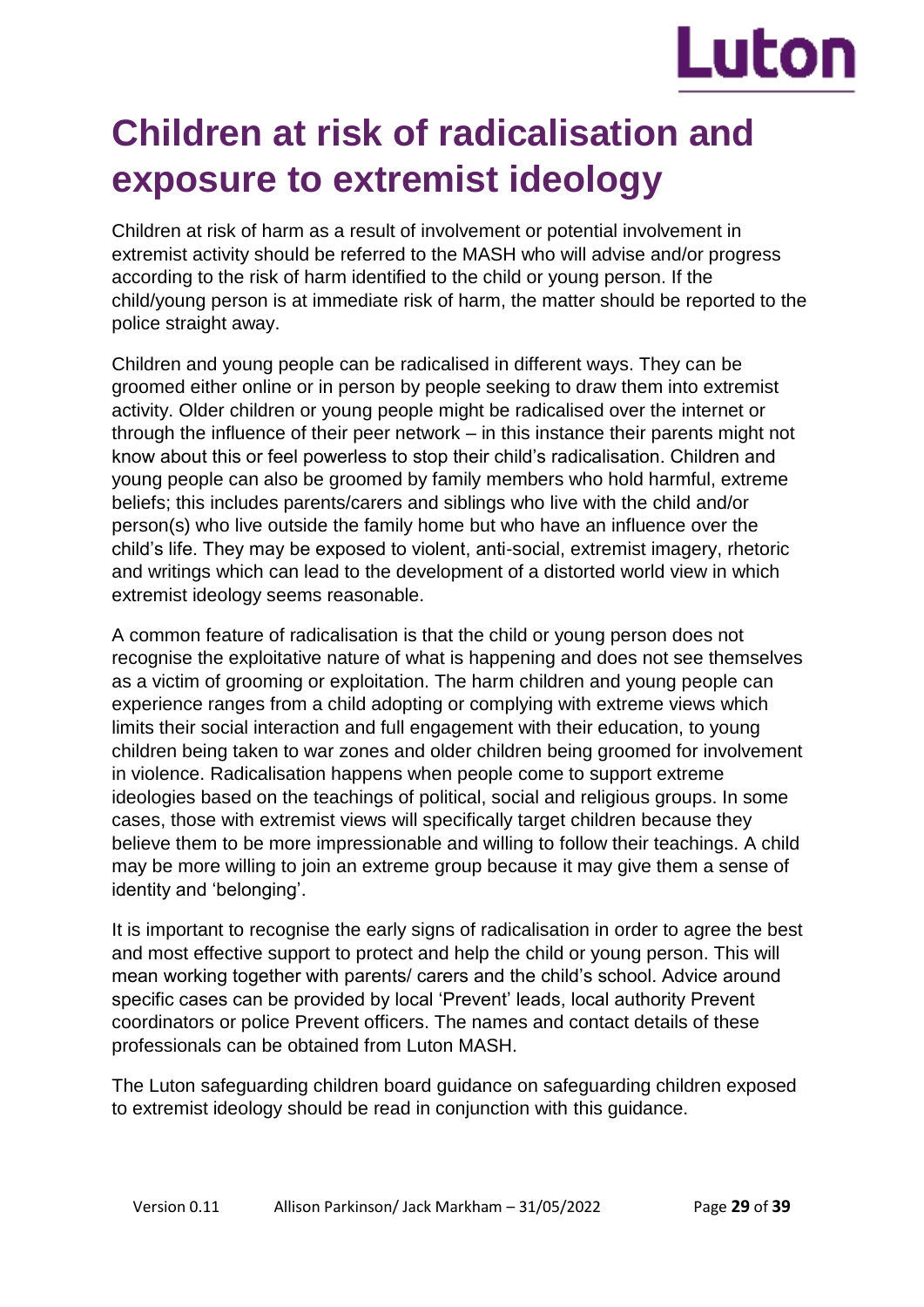

# **Private fostering**

A private fostering arrangement is one that is made privately by parents (that is to say without the involvement of a local authority) for the care of a child under the age of 16 (under 18, if the child is disabled) and by someone other than a parent or close relative with the intention that it should last for 28 days or more. Private foster carers may be members of the child's extended family, such as a cousin or great aunt. A person who is recognised as a close relative under the Children Act 1989 i.e. a grandparent, brother, sister, uncle or aunt (whether of full or half blood or by marriage) or step-parent is not considered to be a private foster carer.

A private foster carer may be a friend of the family, the parent of a friend of the child or someone previously unknown to the child's family who is willing to privately foster a child. The period for which the child is cared for and accommodated by the private foster carer should be continuous (although an occasional short break would not constitute a break in continuity).

Local authorities do not formally approve or register private foster carers. However, it is their duty to ensure that they are satisfied the welfare of children who are privately fostered is being satisfactorily safeguarded and promoted. Private foster carers and those with parental responsibility are required to notify the local authority of their intention to privately foster or to have a child privately fostered or where a child has been privately fostered in an emergency.

## **Private fostering includes:**

- Children living with a friend, or the family of girlfriend/ boyfriend
- Children who have come to the country for medical treatment, exchange holidays or language courses
- Children being cared for while a parent is in prison or hospital.

Professionals who work with children often come across private fostering arrangements as part of their day-to-day work. If any professional in Luton identifies a private fostering arrangement, they should contact the MASH directly.

When the local authority becomes aware of a privately fostered child, it has a duty to assess the suitability of the arrangement and to make regular visits to the child and the private foster carer. Children should be seen alone unless this is inappropriate and the parent should also be visited where possible. Contact with the parent should always be made. All children who are privately fostered will be given the contact details of the social worker who will be visiting him/her while s/he is being privately fostered.

The Children (Private Arrangements for Fostering) Regulations 2005 and the amended s67 of the Children Act 1989 strengthens the duties upon local authorities in relation to private fostering by requiring them to: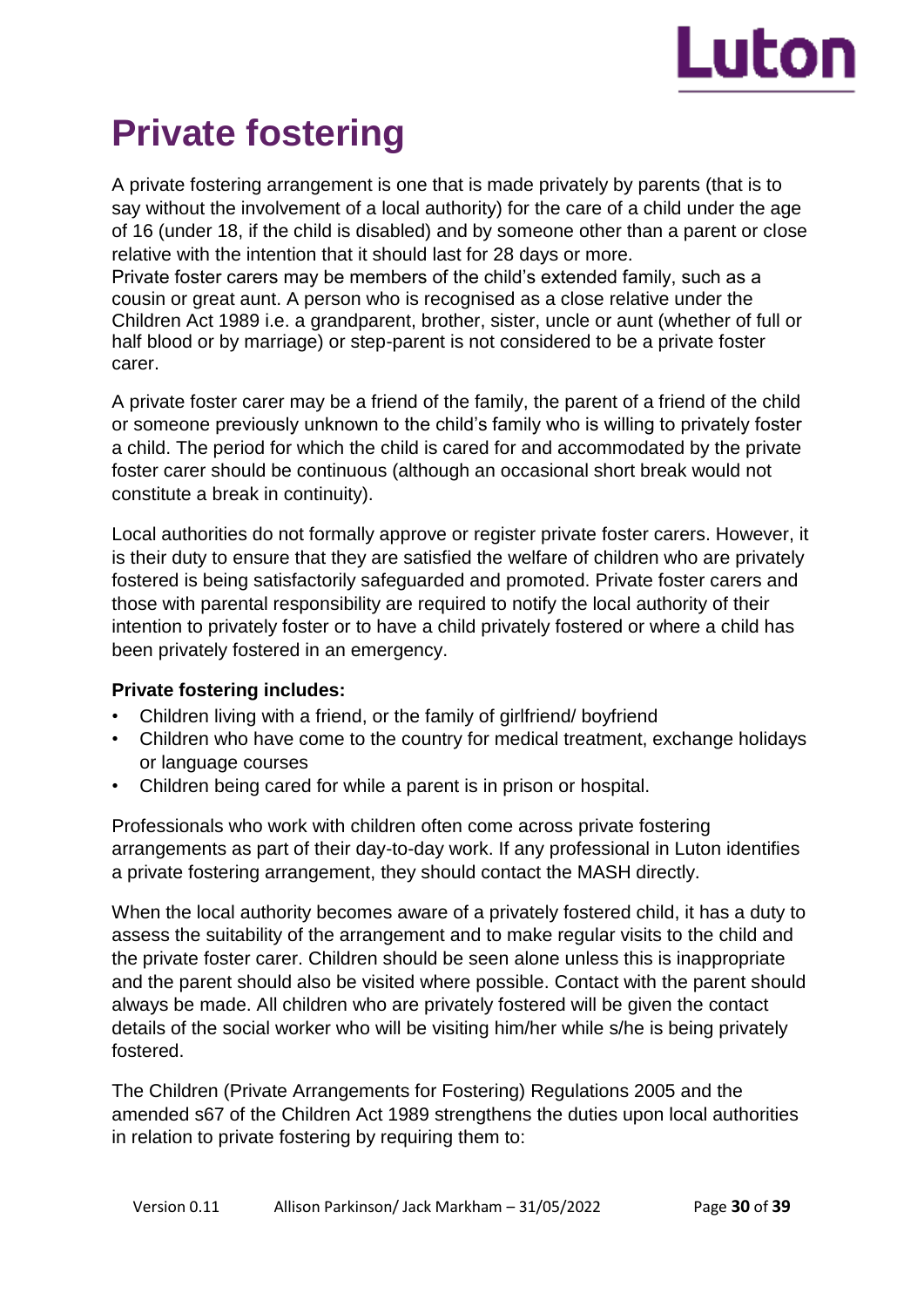

- Satisfy themselves that the welfare of children who are privately fostered within their area is being satisfactorily safeguarded and promoted
- Ensure that such advice as appears to be required is given to private foster carers
- Visit privately fostered children at regular six weekly intervals in the first year and 12 weekly in subsequent years
- Satisfy themselves as to the suitability of the private foster carer, and the private foster carer's household and accommodation. The local authority has the power to impose requirements on the foster carer or, if there are serious concerns about the arrangement, to prohibit it
- Promote awareness in the local authority area of the requirement to notify, advertise services to private foster carers and ensure that relevant advice is given to privately fostered children and their carers
- Monitor their own compliance with all the duties and functions in relation to private fostering, and to appoint an officer for this purpose.

The Luton safeguarding children board procedures on [private fostering](https://lutonlscb.org.uk/professionals/private-fostering/) should be read in conjunction with this guidance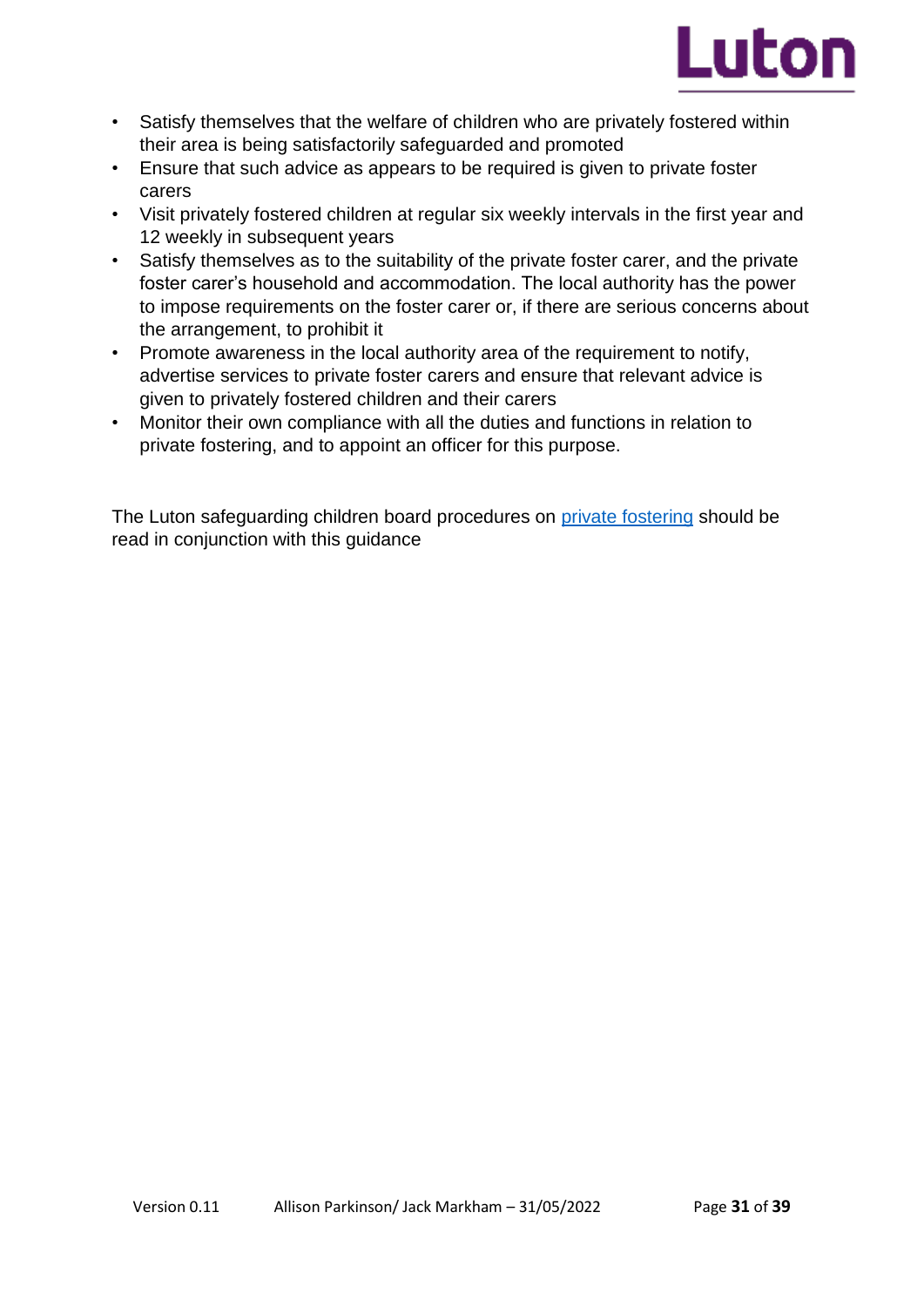

# **Forced Marriage**

A forced marriage is one in which one or both spouses do not or cannot (ie if they have learning or physical disabilities or are underage) consent to the marriage and duress is involved.

Duress can include physical, psychological, financial, sexual and emotional pressure. Men and women can be forced into marriage.

There is a clear distinction between forced marriage and arranged marriage. In arranged marriages, the families of both spouses take a leading role in arranging the marriage but the choice whether or not to accept the arrangement remains with the respective spouses. In forced marriage, one or both spouses do not or cannot consent to the marriage and duress is involved.

Consent is essential to all marriages. Only the spouses will know if they gave their consent freely. If families have to resort to violence or emotional pressure to make someone marry, that person's consent has not been given freely and, therefore, it is a forced marriage.

All professionals who come into contact with young people need to know they have a responsibility to act if a child is found to be in danger of entering a forced marriage. Equipping staff with the appropriate knowledge and skills is vital in securing a child's safety. Professionals may only get **'one chance'** to act and the consequences for a young person could be extremely serious if information is not acted upon.

Warning signs that a child or young person may be at risk of forced marriage or may have been forced to marry may include:

- Extended absences from school/college, truancy, drop in performance, low motivation, excessive parental restriction and control of movements and history of siblings leaving education early to marry;
- A child talking about an upcoming family holiday that they are worried about, fears that they will be taken out of education and kept abroad;
- Evidence of self-harm, treatment for depression, attempted suicide, social isolation, eating disorders or substance abuse;
- Evidence of family disputes/conflict, domestic violence/abuse or running away from home;
- Unreasonable restrictions such as being kept at home by their parents ('house arrest') or being unable to complete their education;
- A child being in conflict with their parents;
- $\bullet$  A child going missing/running away;
- A child always being accompanied including to school and doctors' appointments;
- A child directly disclosing that they are worried s/he will be forced to marry;
- Contradictions in the child's account of events.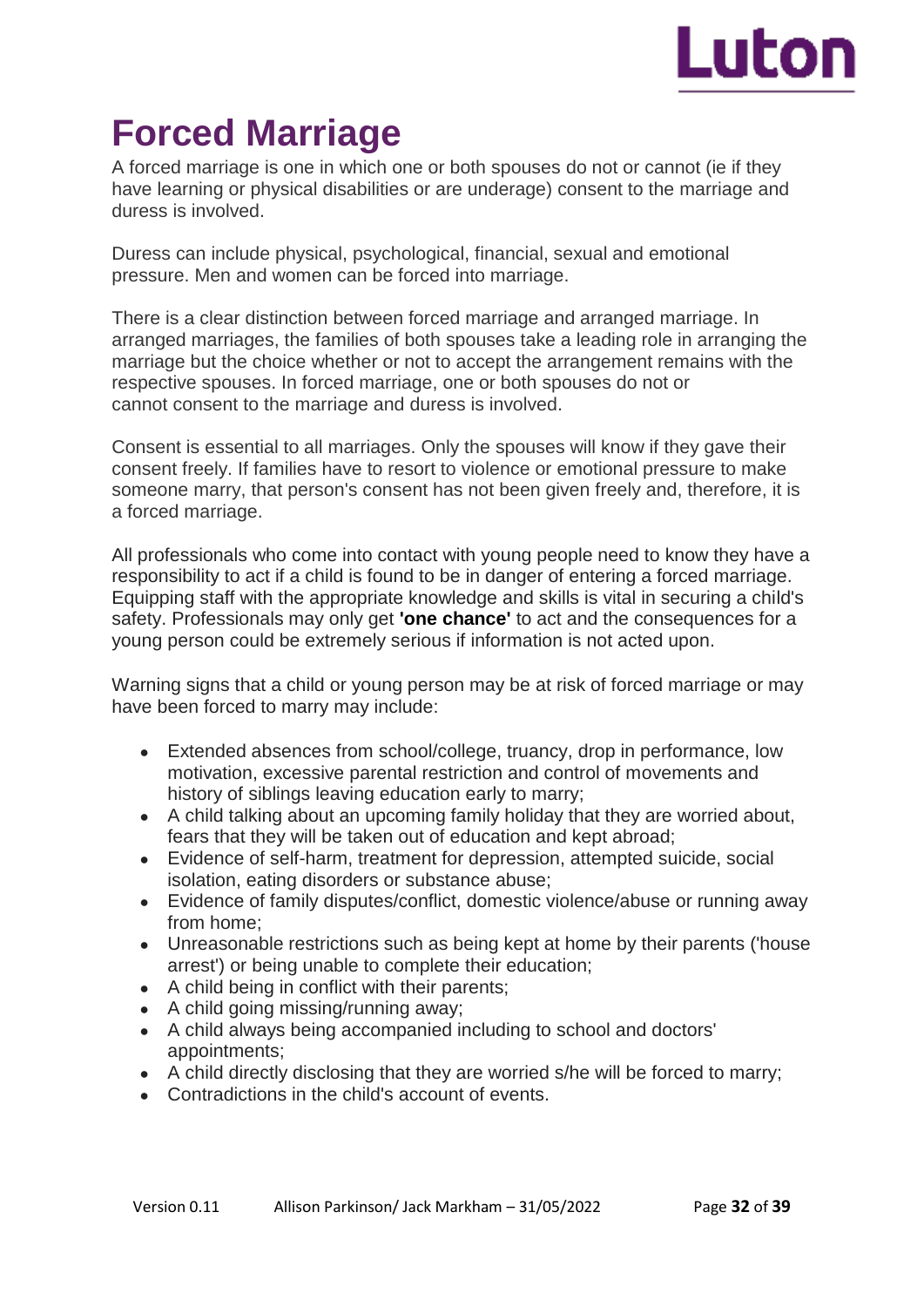

It is essential that reference is made to the Multi-Agency Practice Guidelines as soon as a potential case of forced marriage is suspected. These contain guidance for all partnership agencies:

- Health professionals;
- Schools, colleges and universities;
- Police officers;
- Children's Social Care:
- Adult Social Care;

The Luton safeguarding children board procedures on Forced Marriage should be read in conjunction with this guidance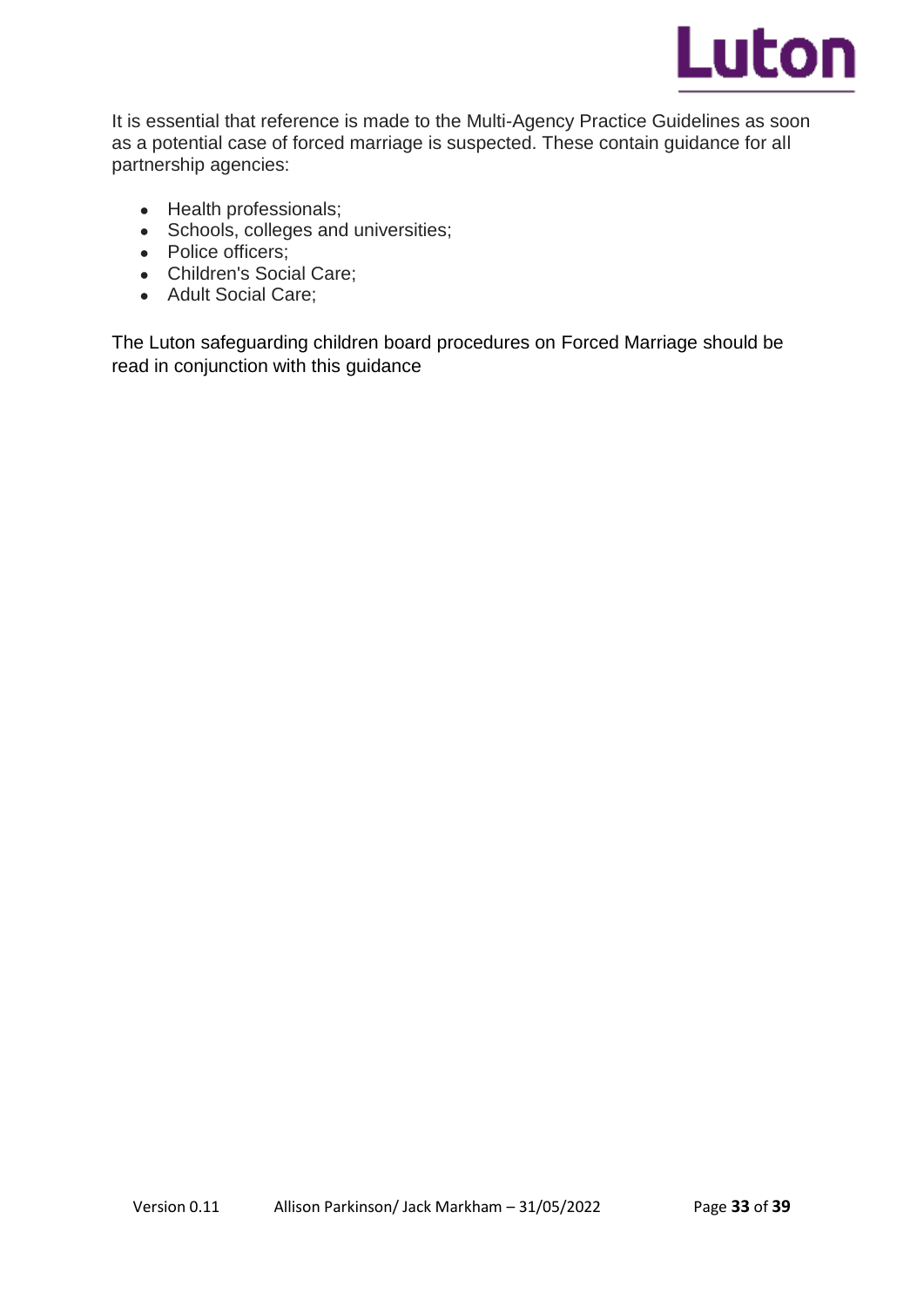# Luton

# **Effective Support at a Glance**

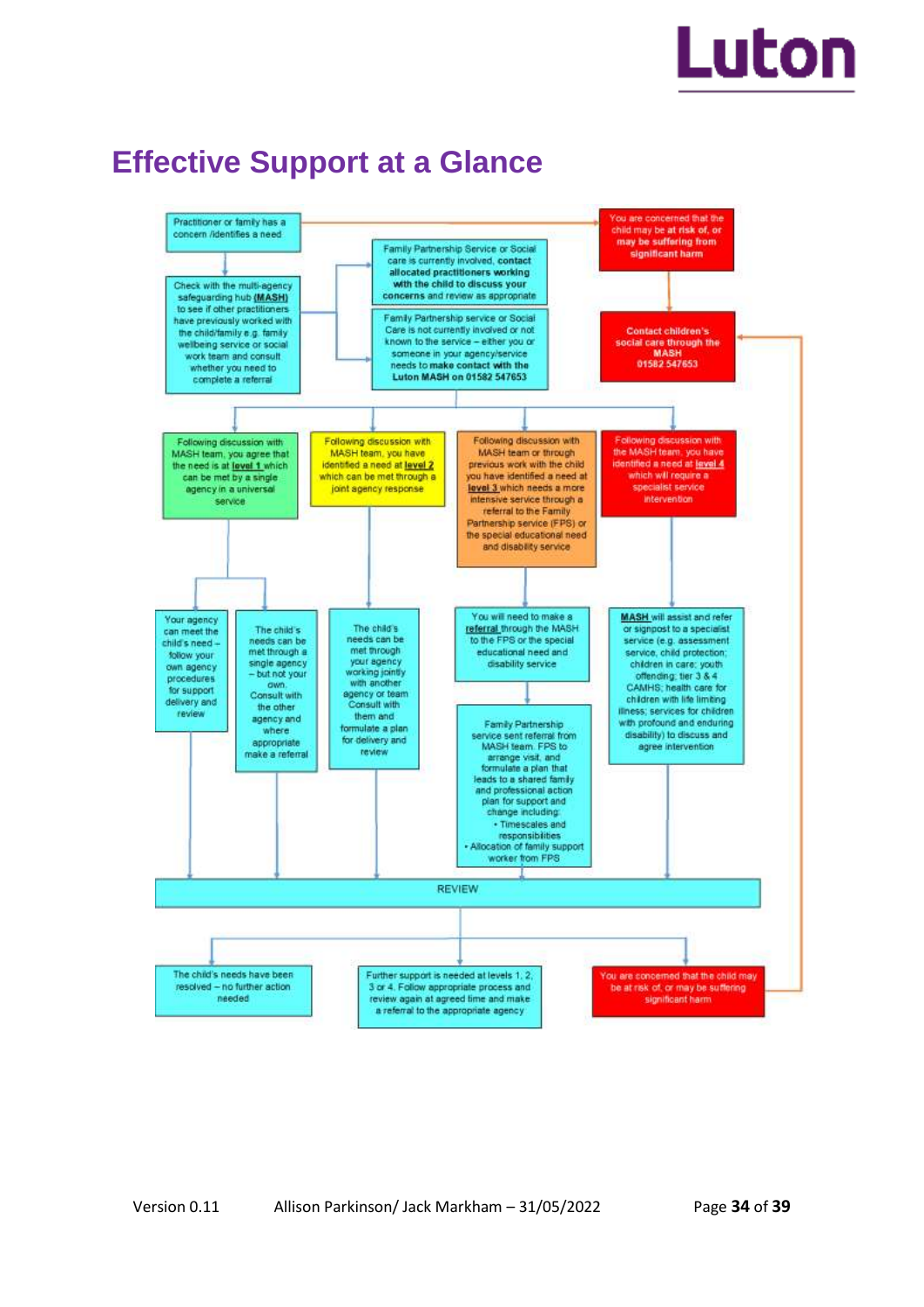

# **Indicators of possible need**

The indicators of possible need listed under each heading are an indication of the likely level of need. Only by talking to children and their family in more detail to explore the context and the factors behind the need, will the practitioner be able to form a judgement as to the level of support needed. The indicators are a guide and not a pre-determined level of response.

# **UNIVERSAL**

Children and young people who make good overall progress in most areas of development and receive appropriate universal services, such as health care and education. They may also use leisure and play facilities, housing or voluntary services.

#### **Health**

- Physically well
- Nutritious diet
- Adequate hygiene and dress
- Developmental and health checks / immunisations up to date
- Developmental milestones and motor skills appropriate
- Sexual activity age-appropriate
- Good mental health.

#### **Emotional development**

- Good quality early attachments
- Able to adapt to change
- Able to understand others' feelings.

#### **Behavioural development**

- Takes responsibility for behaviour
- Behaviour is appropriate for developmental age
- Responds appropriately in line with developmental needs and capabilities
- Responds appropriately to boundaries and constructive guidance.

#### **Identity and self-esteem**

- Can discriminate between safe and unsafe contacts.
- Where children are unable to discriminate there are clear process around the contextual safeguarding which support making safe decisions

#### **Family and social relationships**

- Stable and affectionate relationships with family
- Is able to make and maintain friendships.
- Developmentally appropriate relationships

#### **Learning**

- Access to books and toys
- Enjoys and participates in learning activities
- Has experiences of success and achievement
- Sound links between home and school Planning for career and adult life.

#### **Basic care, ensuring safety and protection**

- Provide for child's physical and special needs, e.g. food, drink, appropriate clothing, medical and dental care
- Protection from danger or significant harm.

#### **Emotional warmth and stability**

- Shows warm regard, praise and encouragement
- Ensures stable relationships.

#### **Guidance, boundaries and stimulation**

- Ensure the child can develop a sense of right and wrong
- Child/young person accesses leisure facilitates as appropriate to age and interests.

#### **Family functioning and wellbeing**

• Good relationships within family, including when parents are separated.

#### **Housing, work and income**

- Accommodation has basic amenities and appropriate facilities, and can meet family needs
- Managing budget to meet individual needs.

#### **Social and community including education**

- Has friendships and is able to access local services and amenities
- Family feels part of the community.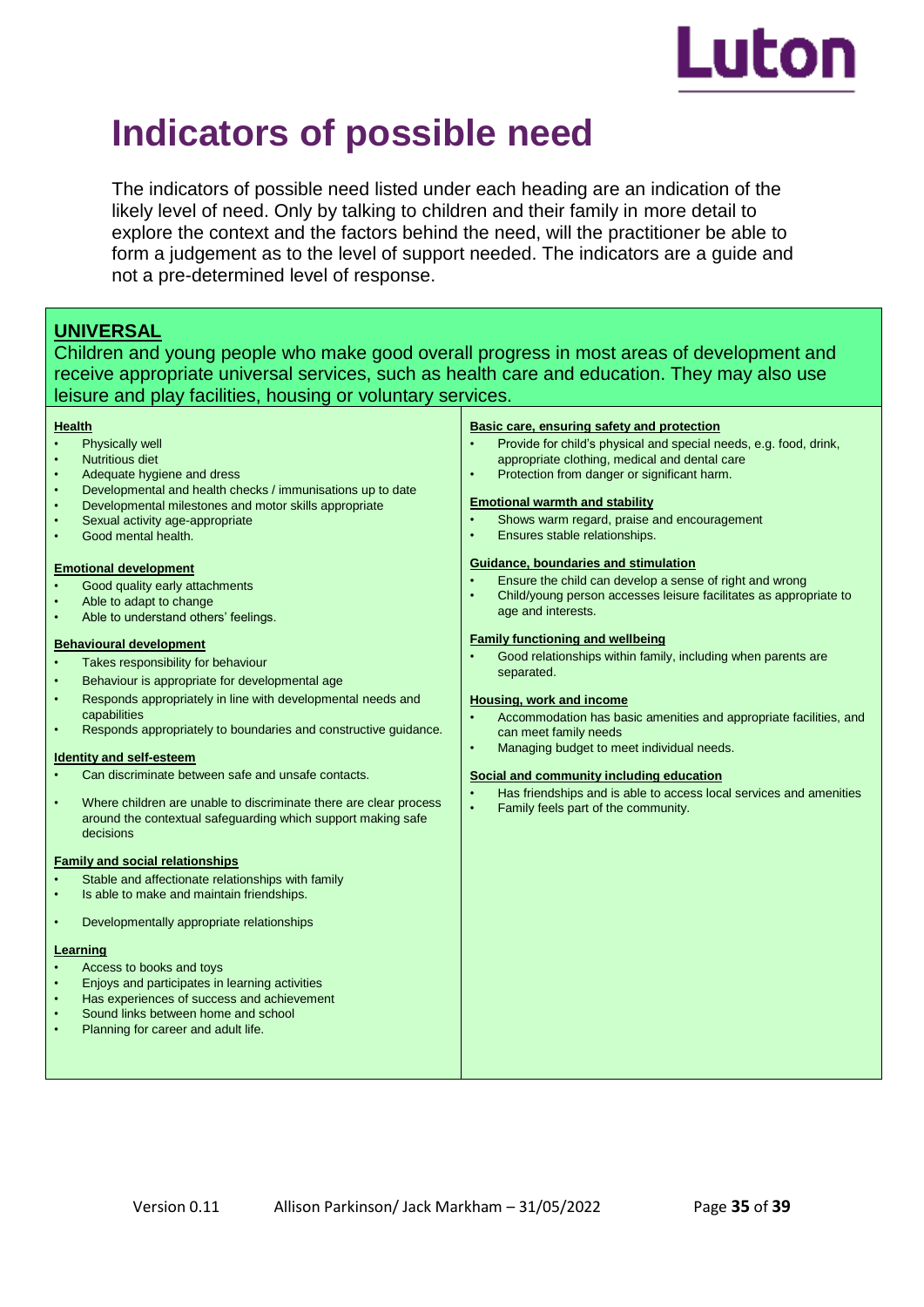

### **ADDITIONAL**

Children and young people whose needs require some extra support. A single universal or targeted service or two services are likely to be involved; these services should work together. There is no need for specialist services.

#### **Health**

- **Missing immunisations/checks**
- Child is slow in reaching developmental milestones
- Minor concerns re diet, hygiene, clothing
- Dental difficulties untreated/some decay
- Missing some routine and non-routine health appointments
- Limited or restricted diet e.g. no breakfast, no lunch money Concerns about developmental progress: e.g.
- overweight/underweight, bedwetting/soiling
- Vulnerable to emotional difficulties, perhaps in response to life events such as parental separation e.g. child seems unduly anxious, angry or defiant for their age
- Experimenting with tobacco, alcohol or illegal drugs
- **Frequent accidents.**
- difficulties identified with health that are outside the childs special and medical needs

#### **Emotional development**

- Some difficulties with family relationships
- Some difficulties with peer group relationships and with adults, e.g. 'clingy', anxious or withdrawn
- Some evidence of inappropriate responses and actions
- Limited engagement in play with others/has few or no friends.
- Engagement levels changed in line with what would be considered developmentally appropriate

#### **Behavioural development**

- Not always able to understand how own actions impact on others
- Finds accepting responsibility for own actions difficult
- Responds inappropriately to boundaries/constructive guidance
- Finds positive interaction difficult with peers in unstructured contexts • Additional needs from CAMHS.
- Changes in behaviour that are atypical and outside there day to day behaviours
- Exhibits behaviour that isn't developmentally appropriate

#### **Identity and self-esteem**

- Some insecurities around identity expressed e.g. low self-esteem, sexuality, gender identity
- May experience bullying
- May be exhibiting bullying behaviour
- Lack of confidence is incapacitating
- Child/young person provocative in behaviour/ appearance e.g. inappropriately dressed for school
- Child subject to persistent discrimination, e.g. racial, sexual or due to disabilities
- Victim of crime or bullying.
- Exhibits behaviour that isn't developmentally appropriate

#### **Family and social relationships**

- Lack of positive role models
- Child has some difficulties sustaining relationships
- Unresolved issues arising from parents' separation, step parenting or bereavement.
- there may be a change in their contribution to relationships in line with their developmental level
- There is evidence that there contribution to relationships at their developmental level is reduced

#### **Emotional warmth and stability**

- Inconsistent responses to child/young person by parent/carer
- Parents struggling to have their own emotional needs met
- Child/young person not able to develop other positive relationships
- Starting to show difficulties with attachments.

#### **Family functioning and wellbeing**

- A child/young person is taking on a caring role in relation to their
- parent/carer, or is looking after younger siblings
- No effective support from extended family

#### **Self-care skills and independence**

- Disability limits amount of self-care possible
- Periods of inadequate self-care, e.g. poor hygiene
- Child is continually slow to develop age-appropriate self-care skills.

#### **Learning**

- Has some identified specific learning needs with targeted support and/or EHCP
- Language and communication difficulties
- Regular underachievement or not reaching education potential
- Poor punctuality/pattern of regular school absences
- Not always engaged in play/learning, e.g. poor concentration
- No access to books/toys
- Some fixed term exclusions.
- Gap in progress widened, EHCP targets unmet,
- All above reduced compared with previous reviews for SEND children

#### **Basic care, ensuring safety and protection**

- Basic care is not provided consistently
- Parent/carer requires advice on parenting issues
	- Some concerns around child's physical needs being met
- Young, inexperienced parents
- Inappropriate child care arrangements and/or too many carers
- Some exposure to dangerous situations in the home or community
- Unnecessary or frequent visits to doctor/casualty
- Parent/carer stresses starting to affect ability to ensure child's safety.

#### **Guidance, boundaries and stimulation**

- Parent/carer offers inconsistent boundaries
- **Lack of routine in the home**
- Lack of contribution to learning needs of child at home and
- acceptance of child's special needs and developmental capabilities • Child/young person spends considerable time alone, e.g. watching
- television • Child/young person is not often exposed to new experiences; has
- limited access to leisure activities • Child/young person can behave in an anti- social way in the neighbourhood, e.g. petty crime.

#### **Social and community including education**

- Some social exclusion or conflict experiences; low tolerance
- Community characterised by negativity towards children/young people
- Difficulty accessing community facilities.

#### **Housing, work and income**

- Family seeking asylum or refugees
- Periods of unemployment of parent/carer
- Parents/carers have limited formal education
- Low income
- Financial/debt difficulties
- Poor state of repair, temporary or overcrowded, or unsafe housing
- Intentionally homeless
- Serious debt/poverty impact on ability to have basic needs met Rent arrears put family at risk of eviction or proceedings initiated
- Not in education employment or training post-16.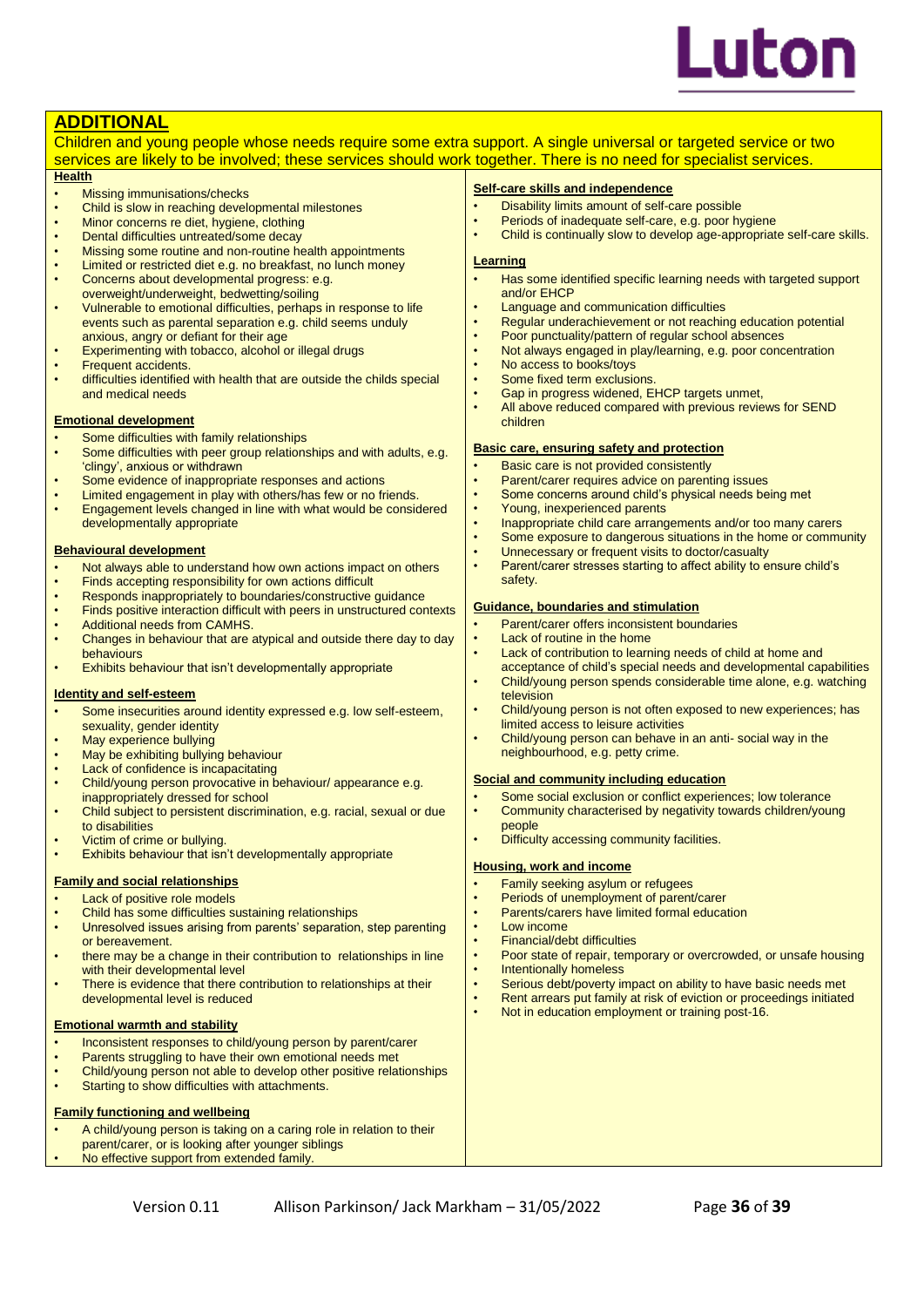

## **INTENSIVE**

Vulnerable children, including those who have a disability. Children and young people whose needs are more complex. This refers to the range, depth or significance of the needs. A number of these indicators would need to be present to indicate need at Intensive level. More than one service is likely to become involved, with the Family Partnership service using the Family Partnership assessment and other professionals to help. For a child with a complex disability, the special needs and disability service will become involved. Support at this level and access is through the MASH using the referral form.

#### **Health**

- Child has some chronic/recurring health difficulties; not treated, or badly managed
- Developmental milestones are not being met due to parental care
- 'Unsafe' sexual activity
- Self-harming behaviours
- Child has significant disability
- Mental health issues emerging e.g. conduct disorder; ADHD; anxiety; depression; eating disorder; self-harming.
- multiple difficulties identified with health that are outside the child's special and medical needs

#### **Emotional development**

- Sexualised behaviour
- Child appears regularly anxious, angry or phobic and demonstrates a mental health condition
- Young carer whose development is being compromised by virtue of having those responsibilities.
- Engagement levels changed in line with what would be considered developmentally appropriate
- Considerable and noticeable change in engagement and or attention developmentally

#### **Behavioural development**

- Challenging at school, possible threat of exclusion and school have been providing support for some time
- Changed behaviour and reference to radicalised thoughts and threats to act
- Additional needs met by CAMHS tier 2
- Prosecution of offences resulting in court orders, custodial sentences or ASBOs or youth offending early intervention.
- Increased changes in behaviour that are atypical and outside there day to day behaviours
- Exhibits behaviour that isn't developmentally appropriate, on multiple occasions
- External behaviour increasing differently or uncharacteristically for this child and the contextual safeguarding considered when a child is unable to verbalise their feelings
- Behaviour of child is outside of what considered developmentally age appropriate - Brook tool used

#### **Identity and self-esteem**

- Presentation (including hygiene) significantly impacts on all relationships
- Child/young person experiences persistent discrimination; internalised and reflected in poor self-image
- Distances self from others.
- There is a change in child's developmentally appropriate behaviour that is identified by changes to attention, engagement and behaviour.

#### **Family and social relationships**

- Relationships with carers characterised by unpredictability
- Misses school consistently.
- there may be a number of changes in their contribution to
- relationships in line with their developmental level
- There is evidence that there contribution to relationships at their developmental level is reduced

#### **Self-care skills and independence**

- Disability prevents self-care in a significant range of tasks
- Child lacks a sense of safety and often puts him/herself in danger.

#### **Learning**

- Consistently poor nursery/school attendance and punctuality
- Young child with few, if any, achievements
- Not in education (under 16).
- Gap in progress widened, EHCP targets unmet,
- All above reduced compared with previous reviews for SEND children

### •

- **Basic care, ensuring safety and protection**
- Domestic abuse in the home
- Parent's mental health difficulties or substance misuse affect care of child/young person
- Child has few positive relationships
- Child has multiple carers, some of whom may have no significant relationship with them.

#### **Guidance, boundaries and stimulation**

- Parents struggle/refuse to set effective boundaries e.g. too loose/tight/physical chastisement
- Child/young person behaves in anti-social way in the neighbourhood.
- Lack of contribution to learning needs of child at home and acceptance of child's special needs and developmental capabilities
- Multiple incidents of unsafe behaviour at home resulting in harm that is unexplainable by the child or family

#### **Housing, work and income**

- Chronic unemployment that has severely affected parents' own identities
- Family unable to gain employment due to significant lack of basic skills or long-term substance misuse.

#### **Family functioning and wellbeing**

- Family have physical and mental health difficulties impacting on their child
- Community are hostile to family.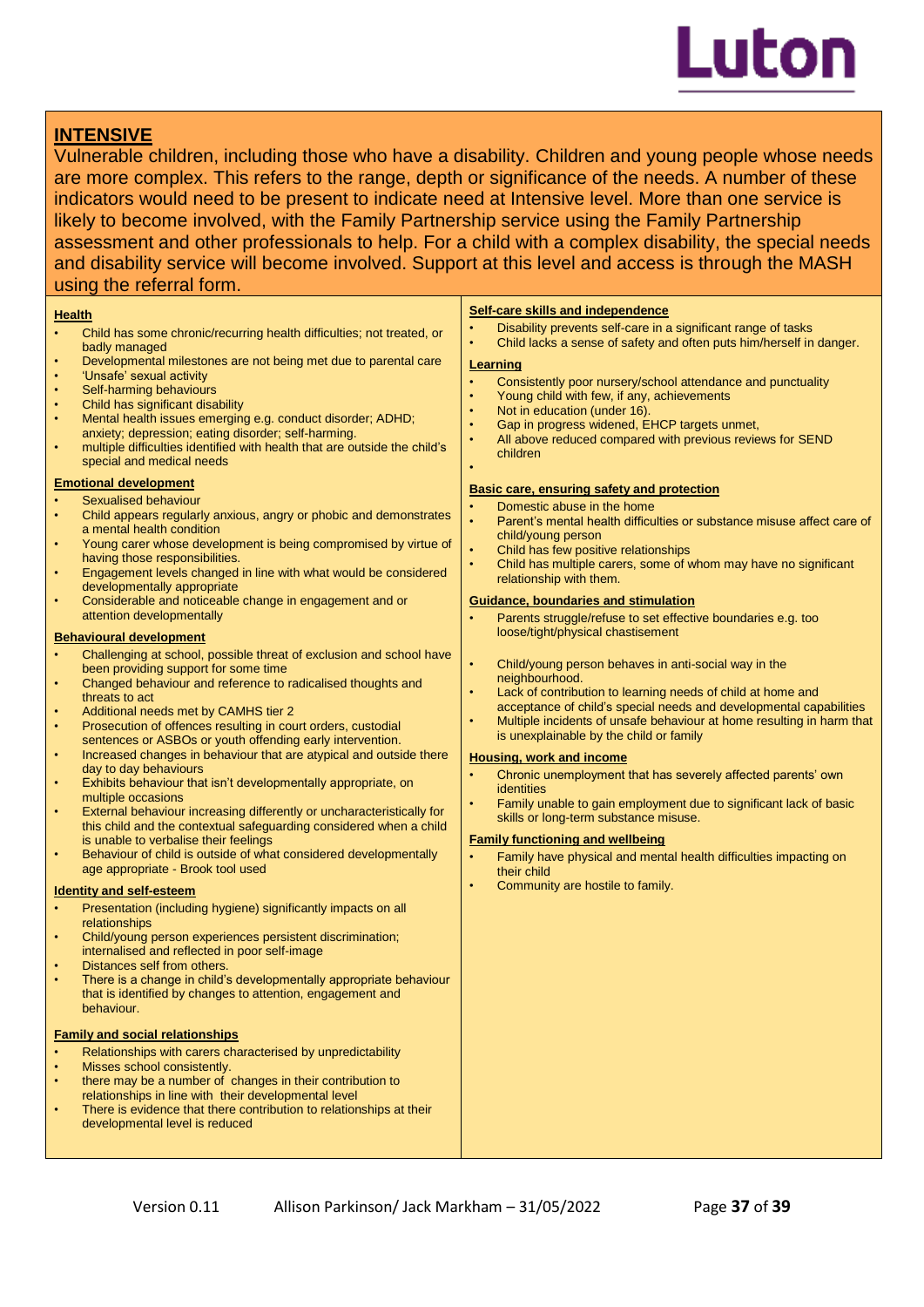

# **SPECIALIST**

Children, young people and families whose needs are complex and enduring and cross many domains. More than one service is normally involved, with all professionals involved on a statutory basis with qualified social workers as the professional leads. It is usually the local authority children's social care service who act as the lead agency.

#### **Health**

- Child/young person has severe/chronic health difficulties
- Lack of food and/or failure to thrive
- Refusing medical care endangering life/development
- Seriously obese/seriously underweight
- Serious dental decay through persistent lack of dental care
- Persistent and high risk parental substance misuse
- Dangerous sexual activity and/or early teenage pregnancy
- Sexual exploitation
- Sexual abuse
- Evidence of significant harm or neglect
- Non-accidental injury and/or unexplained injuries
- Acute mental health difficulties e.g. severe depression; threat of suicide
- Physical/learning disability requiring constant supervision
- Disclosure of abuse from child/young person
- Disclosure of abuse/physical injury caused by a professional.

#### **Emotional development**

- Puts self or others in danger e.g. missing from home
- Persistent disruptive/challenging behaviour at school, home or in the community
- Starting to commit offences/re-offend
- Severe emotional/behavioural challenges
- Puts self or others at risk through behaviour
- Severe emotional/behavioural challenges.

#### **Family and social relationships**

- Previously looked after by the local authority
- Relationships with family experienced as negative ('low warmth, high criticism')
- Rejection by a parent/carer; family no longer want to care for or have abandoned –child/young person
- Family breakdown related to child's behavioural difficulties
- Subject to physical, emotional or sexual abuse or neglect
- Young person is main carer for family member.

#### **Family functioning and wellbeing**

- Significant parental/carer discord and persistent domestic abuse and discord between family members
- Child/young person in need where there are child protection concerns
- Individual posing a risk to children in, or known to, household
- Family home used for drug taking, prostitution, illegal activities.

#### **Housing, work and income**

- Homeless or imminent if not accepted by housing department
- Housing dangerous or seriously threatening to health
- Physical accommodation places child in danger
- Extreme poverty/debt impacting on ability to care for child.

#### **Identity and self-esteem**

- Failed education supervision order 3 prosecutions for nonattendance, family refusing to engage
- Child/young person likely to put self at risk
- Evident mental health needs.

#### **Learning**

- No school placement due to parental neglect
- Child/young person is out of school due to parental neglect.

#### **Other indicators**

- Professional concerns but difficulty accessing child/young person
- Unaccompanied refugee/asylum seeker
- Privately fostered
- Abusing other children
- Young sex offenders
- Serious or persistent offending behaviour likely to lead to custody/remand in secure unit/prison.

#### **Basic care, ensuring safety and protection**

- Parent/carer's mental health or substance misuse significantly affect care of child
- Parents/carers unable to care for previous children
- Parent/carer is failing to provide adequate care
- Instability and violence in the home continually
- Parents/carers involved in violent or serious crime, or crime against children
- Non-compliance of parents/carers with services
- Child/young person may be subject to neglect
- Parents/carers own needs mean they are unable to keep child/young person safe
- Severe disability child/young person relies totally on other people to meet care needs
- Chronic and serious domestic abuse involving child/ young person
- Disclosure from parent of abuse to child/young person
- Suspected/evidence of fabricated or induced illness.

#### **Emotional warmth and stability**

- Parent's own emotional experiences impacting on their ability to meet child/young person's needs
- Child has no-one to care for him/her
- Requesting young child be accommodated.

#### **Guidance, boundaries and stimulation**

- No effective boundaries set by parents/carers
- **Multiple carers**
- Child beyond parental control.